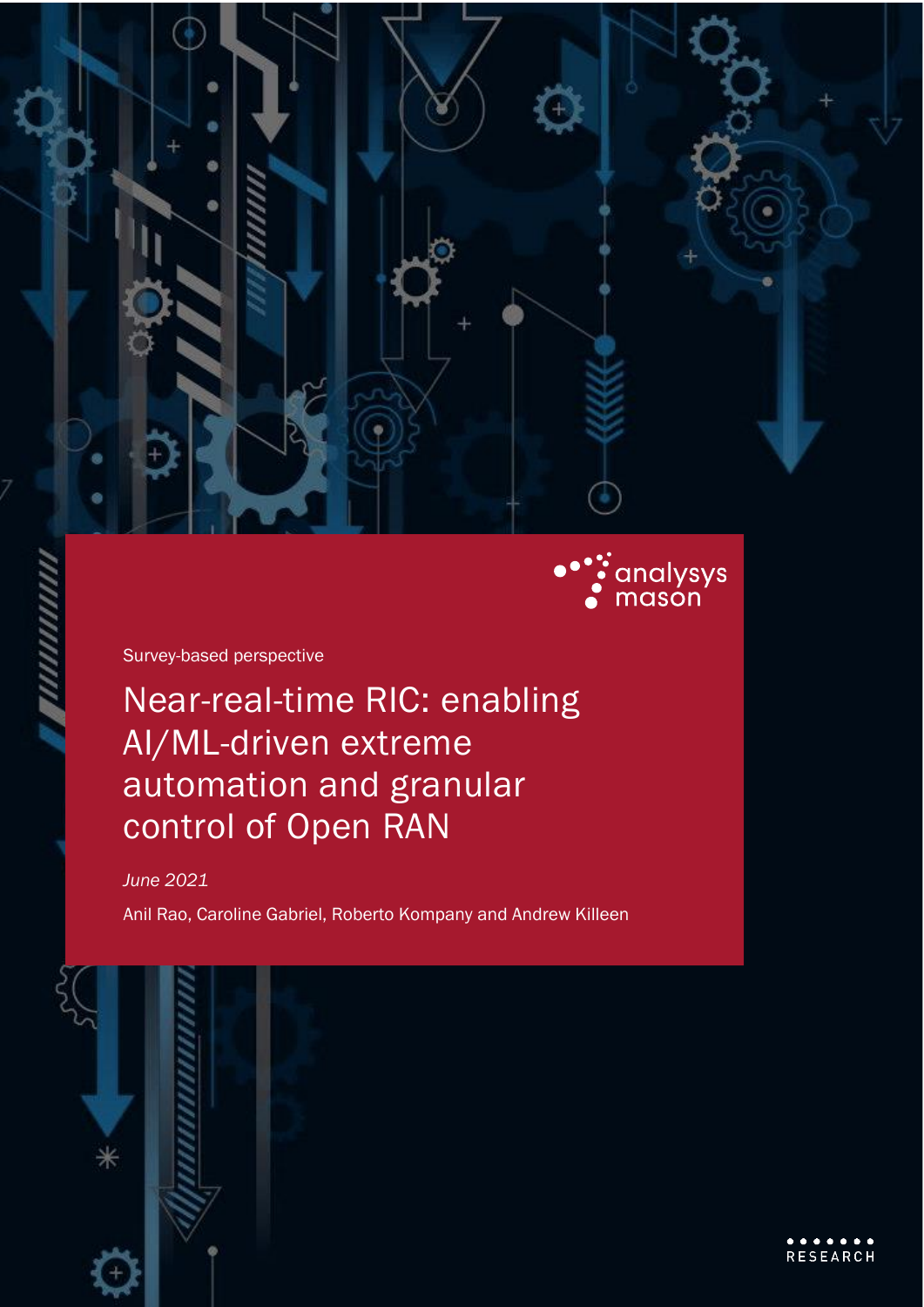## **Contents**

| 1.  | <b>Executive summary</b>                                                                              | 1              |  |  |
|-----|-------------------------------------------------------------------------------------------------------|----------------|--|--|
| 2.  | Open RAN provides the basis for a significant rethink of the control and management of                |                |  |  |
|     | mobile networks                                                                                       | $\mathbf{3}$   |  |  |
| 2.1 | MNOs expect Open RAN to significantly reduce network TCO and diversify the supply chain               | $\overline{4}$ |  |  |
| 2.2 | Open RAN needs a new approach to control and management                                               | 5              |  |  |
| 2.3 | The industry is coalescing around the RIC architecture for controlling and managing the Open RAN<br>6 |                |  |  |
| 3.  | The RIC is foundational for MNOs to achieve the goals of Open RAN                                     | 8              |  |  |
| 3.1 | MNOs plan to deploy the RIC to operationalize Open RAN                                                | 8              |  |  |
| 3.2 | Industry stakeholders are working to accelerate the adoption of Open RAN and RIC                      | 12             |  |  |
| 4.  | The near-RT RIC provides automated and programmatic control of the RAN                                | 14             |  |  |
| 4.1 | MNOs can achieve a broad range of business benefits with the near-RT RIC platform                     | 14             |  |  |
| 4.1 | The near-RT RIC will host existing low-latency use cases and more advanced, future use cases          | 15             |  |  |
| 4.2 | MNOs are clear about the business rationale and portability of the xApps but are divided on the role  |                |  |  |
|     | of SON in RIC environments                                                                            | 16             |  |  |
| 5.  | AI/ML will bolster automation in the near-RT RIC                                                      | 20             |  |  |
| 5.1 | Architectural considerations for AI/ML in the RIC                                                     | 21             |  |  |
| 5.2 | MNOs are prioritizing the use of AI/ML for network optimization use cases                             | 22             |  |  |
| 6.  | Ecosystems can help to overcome the challenges of commercializing the RIC                             | 25             |  |  |
| 7.  | <b>Conclusions</b>                                                                                    | 27             |  |  |
| 8.  | <b>About the authors</b>                                                                              | 28             |  |  |

## List of figures

| Figure 6: Type of network deployment where MNOs foresee the most demand for the RIC platform 10       |  |
|-------------------------------------------------------------------------------------------------------|--|
|                                                                                                       |  |
|                                                                                                       |  |
|                                                                                                       |  |
|                                                                                                       |  |
|                                                                                                       |  |
|                                                                                                       |  |
|                                                                                                       |  |
|                                                                                                       |  |
| Figure 15: Level of improvement expected from applying AI/ML to a near-RT RIC use case (over the base |  |
|                                                                                                       |  |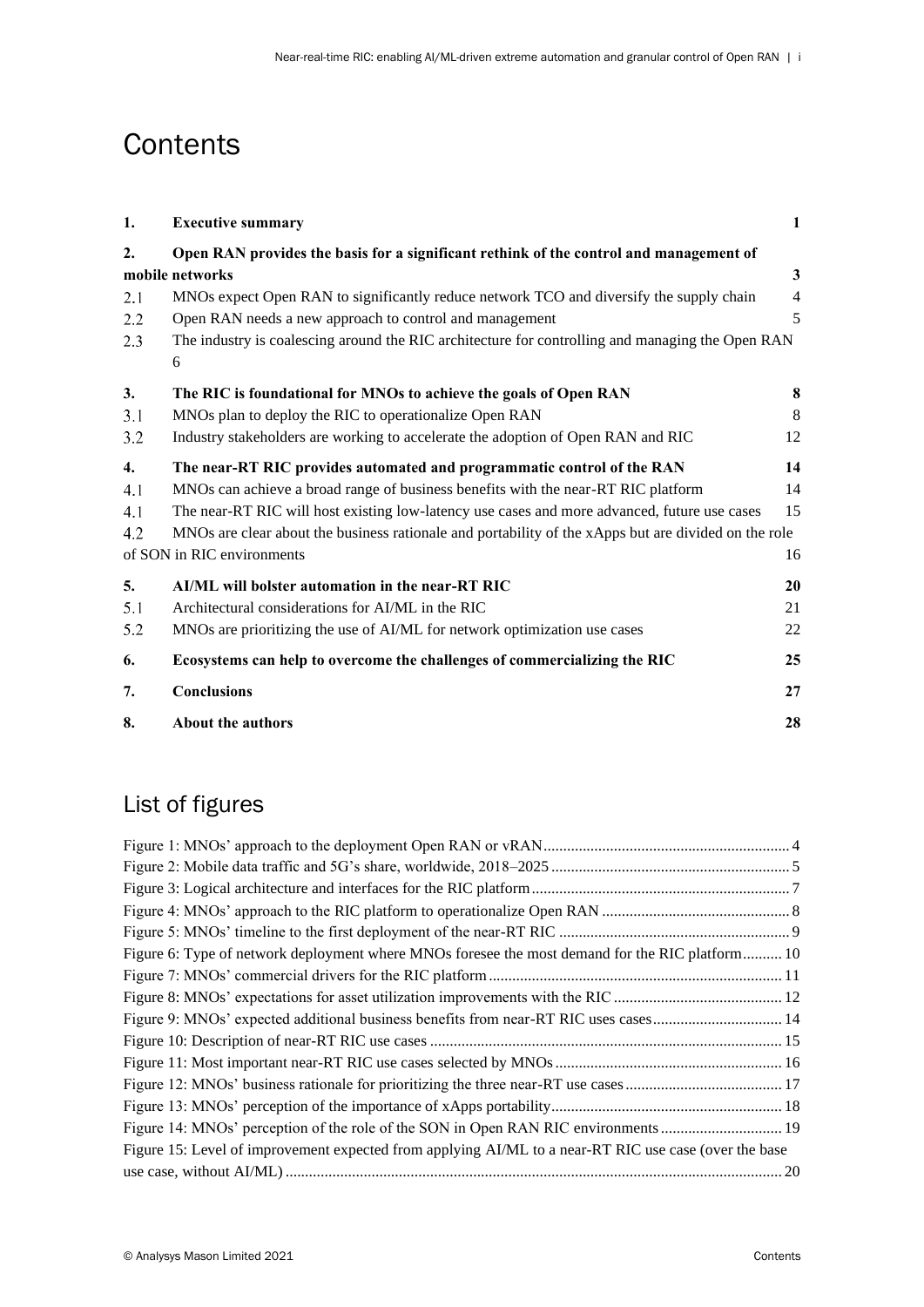| Figure 19: Level of implementation of AI/ML to near-RT use cases among MNOs that plan to have |  |
|-----------------------------------------------------------------------------------------------|--|
|                                                                                               |  |
|                                                                                               |  |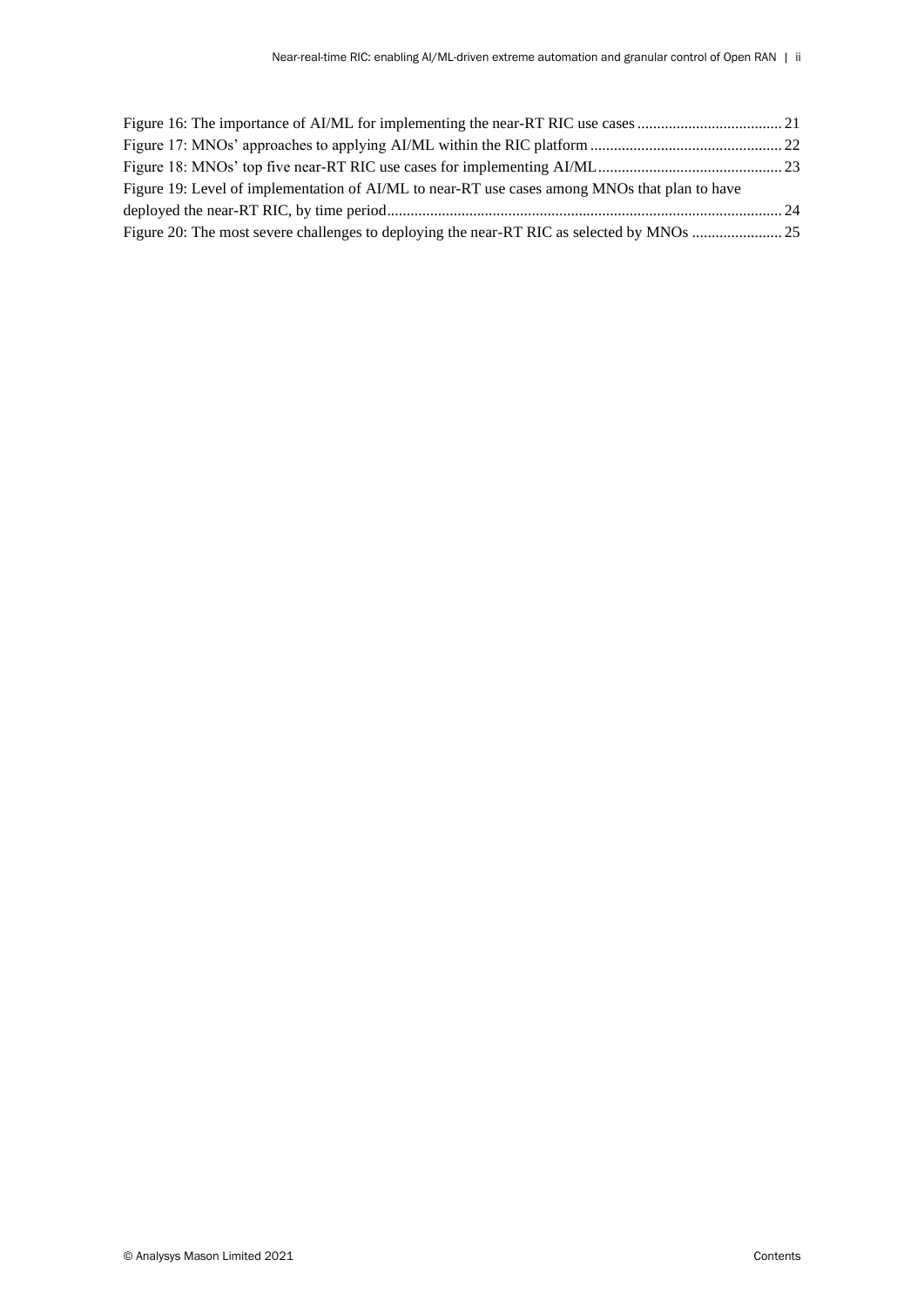## 1. Executive summary

Mobile network operators (MNOs) recognize the need to reduce the total cost of ownership of 5G networks and accelerate innovation, even as they look to increase network efficiency, rapidly roll out new sites and bring to market new revenue-generating services. To this end, MNOs are taking steps to take control of the 5G network and are considering new virtual and Open radio access network (RAN) architecture, which follows the trend of network disaggregation and openness to enable an open ecosystem of multi-vendor RAN solutions. However, to truly realize the benefits of Open RAN, MNOs are also rethinking how they control, operate, and manage the RAN. Extreme network automation is at the heart of this new thinking and the RAN Intelligent Controller (RIC) is at the heart of the new control and management architecture for RAN automation.

MNOs expect the RIC to give them granular control of the RAN resources, which would enable them to take intelligent, insights-driven closed-loop automated actions based on the evolving network conditions. In addition, the RIC is deemed as essential for enabling MNOs to operationalize a best-of-breed Open RAN. According to the widely accepted specifications published by the O-RAN Alliance, the RIC architecture consists of two key components: the near-real-time RIC with xApps and the non-real-time RIC with rApps within service management and orchestration (SMO).

Analysys Mason conducted a market study for the Telecom Infra Project (TIP) to assess the current state of the industry's thinking on the RIC platform, with a specific focus on the near-real-time (near-RT) RIC. This paper provides in-depth analysis based on the results of the study, which is based on a survey of 35 MNOs (Tier 1 and 2) and alternative network providers worldwide, and Analysys Mason's existing RAN research. The survey focused on many areas relating to deploying the near RT RIC, including the business and commercial rationale, use case priorities, deployment timelines and the role of artificial-intelligence and machine-learning (AI/ML) techniques. Key results of the study are summarized below.

For the RIC in general:

- About 35% of the MNOs in the survey are planning to use the RIC to manage all Open RAN operations, and a further 20% are considering specific Open RAN use cases for the RIC. This shows a wide acceptance among MNOs that the RIC will be essential for the success of Open RAN.
- Survey respondents chose RAN total cost of operation (TCO) reduction as the top commercial driver for deploying the RIC. Analysys Mason has forecast that network opex worldwide will decline at a CAGR of just 0.94% during 2019–2026, which suggests that MNOs must do more to reduce TCO, and the RIC is likely to be part of that strategy.
- About 74% of the MNOs expect to increase asset use efficiency by 10%–30% by deploying the RIC, suggesting that MNOs expect real benefits from the technology.
- About 83% of the MNOs said they will deploy the RIC in new primary, macro networks, and 57% said they will deploy it in the new secondary, rural, or smaller local, networks. This is expected because MNOs will be cautious about entrusting their established 5G macro RANs to the new Open RAN and RIC architecture.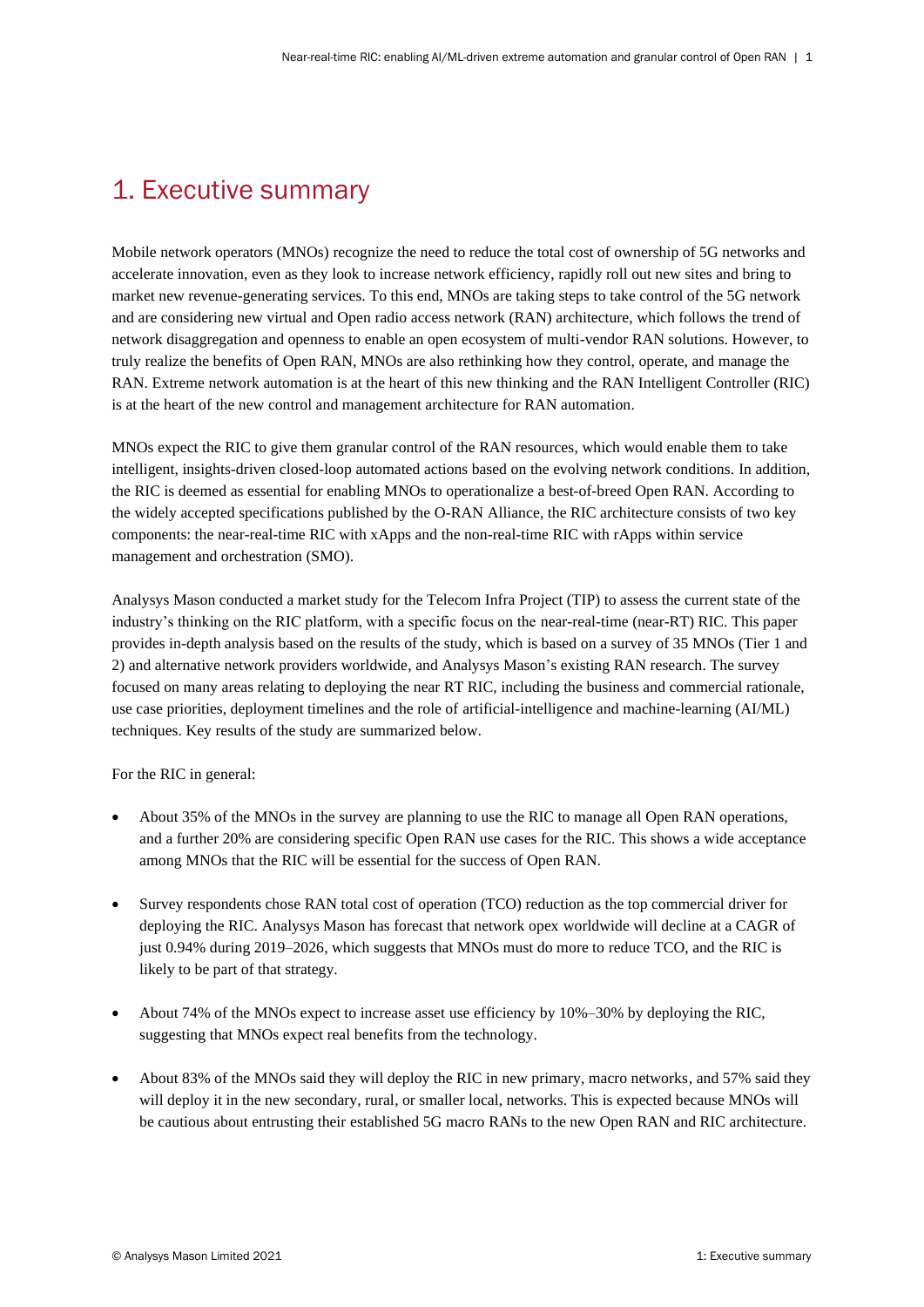For the near-RT RIC in particular:

- About 40% of the MNOs stated that they expect the near-RT RIC to significantly reduce the cost of operations. This is further evidence of how important the RIC and particularly the near-RT variant, will be in achieving the TCO reduction targets.
- Real-time video optimization, quality of service (QoS)-based radio resource optimization and dynamic spectrum sharing were chosen as the top three use cases for near-RT RIC; and about 51% said that delivering superior customer experience was their top business rationale for prioritizing these three use cases. Video continues to be a killer app for mobile broadband and will represent a significant burden on the 5G network. Predictively allocating and optimizing RAN resources in real time to support excellent video and other QoS-dependent services will be fundamental for the success of 5G.
- About 31% of the MNOs are planning to deploy the near-RT RIC by 2023, and a further 31% by 2026. There is always uncertainty in the telecoms industry, over the real-world performance of a brand-new architecture, especially the Open RAN and RIC, so these timelines may prove to be optimistic.
- About 68% of the MNOs said portability of xApps across different near-RT RIC platforms is an important or very important capability. Multiple RIC platforms, both open source and proprietary, will probably emerge from different vendors and ecosystems. Highly portable xApps that leverage SDKs and APIs will allow MNOs to select the best xApp from the marketplace and deploy it to the RIC platform of their choice.
- With respect to the evolution of self-organizing network (SON) functions in the RIC environment, a slight majority of 57% of MNOs expect the distributed SON (dSON) functions to be subsumed into the RIC, and about 49% said that centralized SON (cSON) functions would be replaced by the RIC.
- About 23% of the MNOs said AI/ML is a critical enabler to automate the near-RT use cases, while about 46% are evaluating the role of AI/ML in near-RT RIC. MNOs chose QoS-based radio optimization, realtime video optimization and massive MIMO optimization as the top three use cases to use AI/ML. Analysys Mason research confirms that AI/ML will become a key capability to exploit the massive amount of data generated in the RAN significantly bolstering the efficacy of the use cases.

Most MNOs expect significant barriers to operationalize the RIC. About 87% of the MNOs selected, complexity of deployment, technology immaturity and integration with legacy systems as top three severe challenges to deploying the near-RT RIC. However, further research suggested that MNOs expect that the accelerating ecosystem collaboration and ongoing standards development initiatives may enable the ecosystem to develop well-engineered RIC platforms to not only overcome some of these barriers but also enable Open RAN to outperform the traditional RAN systems in the long term.

However, MNOs are clear that they cannot do it alone and that the industry will need the key stakeholders to collaborate. Developing a truly multi-vendor interoperable RIC platform will require MNOs, new and traditional vendors, standards bodies, academic institutions, developer communities and others to collaborate. Furthermore, the industry will also require robust governance processes to ensure that the RIC is fit for purpose and delivered in a timely manner to accelerate adoption and commercialization. TIP's RAN Intelligence and Automation (RIA) subgroup is one such ecosystem that is engaging a range of industry stakeholders to collaborate on various activities such as use case prioritization, interoperability, and test and validation of the RIC platforms, xApps and rApps.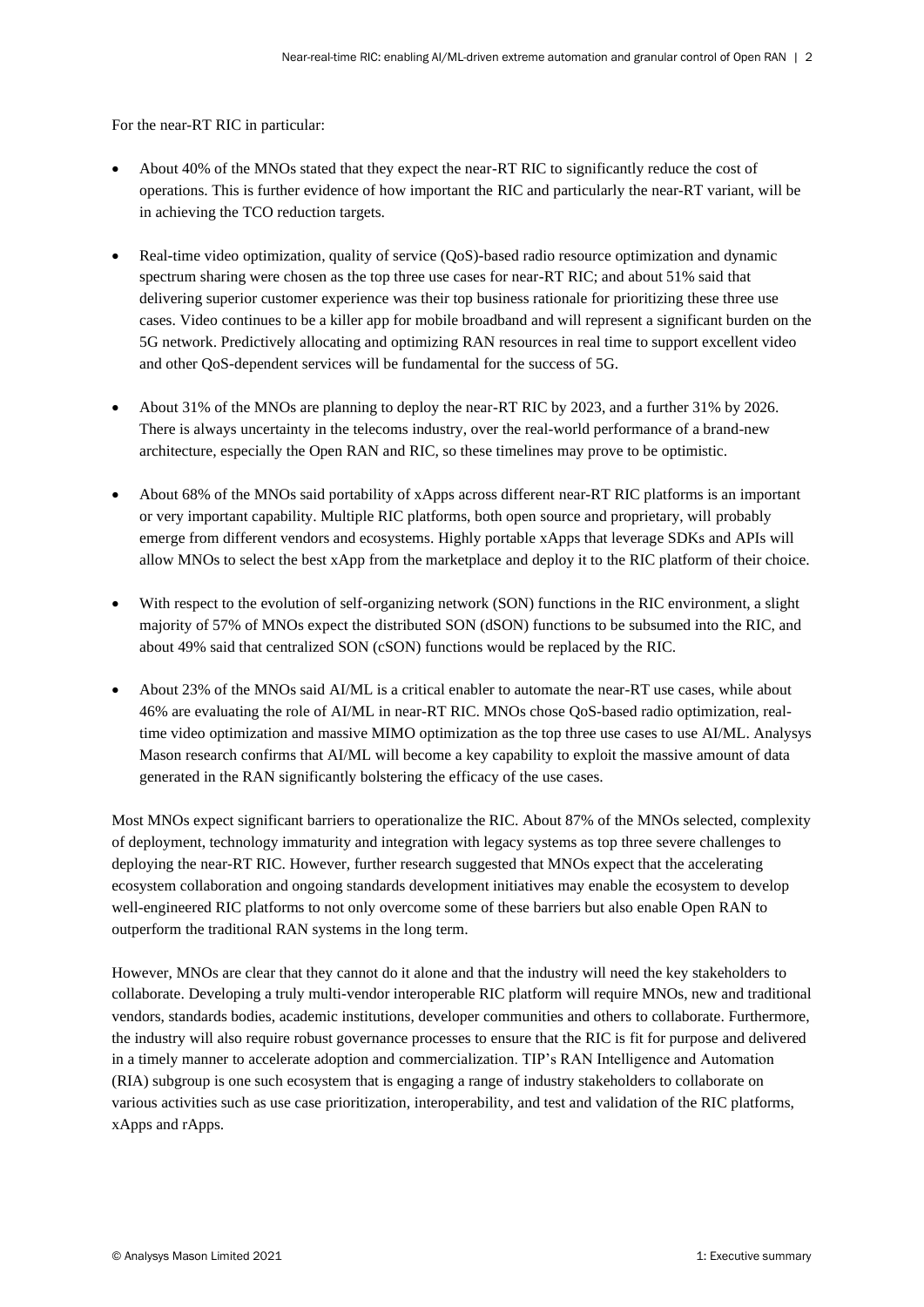# 2. Open RAN provides the basis for a significant rethink of the control and management of mobile networks

MNOs are faced with the need to reduce the TCO of their networks as they plan their 5G deployments, deliver networks to meet the relentless growth in mobile data traffic, and support new revenue-generating use cases.

Open RAN initiatives, such as the O-RAN Alliance, Open Networking Foundation (ONF), Open RAN Policy Coalition, and TIP are working from various angles to accelerate the development and deployment of Open RAN technologies. The central aim of these initiatives is to enable architectural flexibility in the RAN and lower the barriers for new vendors to enter the market. Open RAN together with the hardware/software disaggregation, and the transition to cloud-native networks point to a trend where MNOs want to control their destiny and dictate the shape of the networks of the future.

Open RAN has received important backing from high-profile MNOs, such as Deutsche Telekom, DISH, Orange, Rakuten, Telefónica, and Vodafone. Additionally, Telecom Italia committed to deploying Open RAN solutions at the start of 2021,<sup>1</sup> and NTT Docomo announced its partnership with 12 vendors to accelerate the development of best-of-breed Open RAN components and software.<sup>2</sup>

This is further evidenced by the results of the survey, <sup>3</sup> which found high levels of support for the idea of Open RAN, with 46% of those surveyed actively engaged in one or more activities and with a further 40% either evaluating or considering Open RAN (see Figure 1).

<sup>1</sup> <https://www.gruppotim.it/en/press-archive/corporate/2021/PR-TIM-ORAN-en.html>

<sup>2</sup> [https://www.nttdocomo.co.jp/english/info/media\\_center/pr/2021/0208\\_00.html](https://www.nttdocomo.co.jp/english/info/media_center/pr/2021/0208_00.html) 

<sup>3</sup> Analysys Mason surveyed 35 worldwide Tier-1 and 2 MNOs, and alternative network providers that are considering Open RAN or virtualised RAN (vRAN) technologies. The survey was completed in February 2021.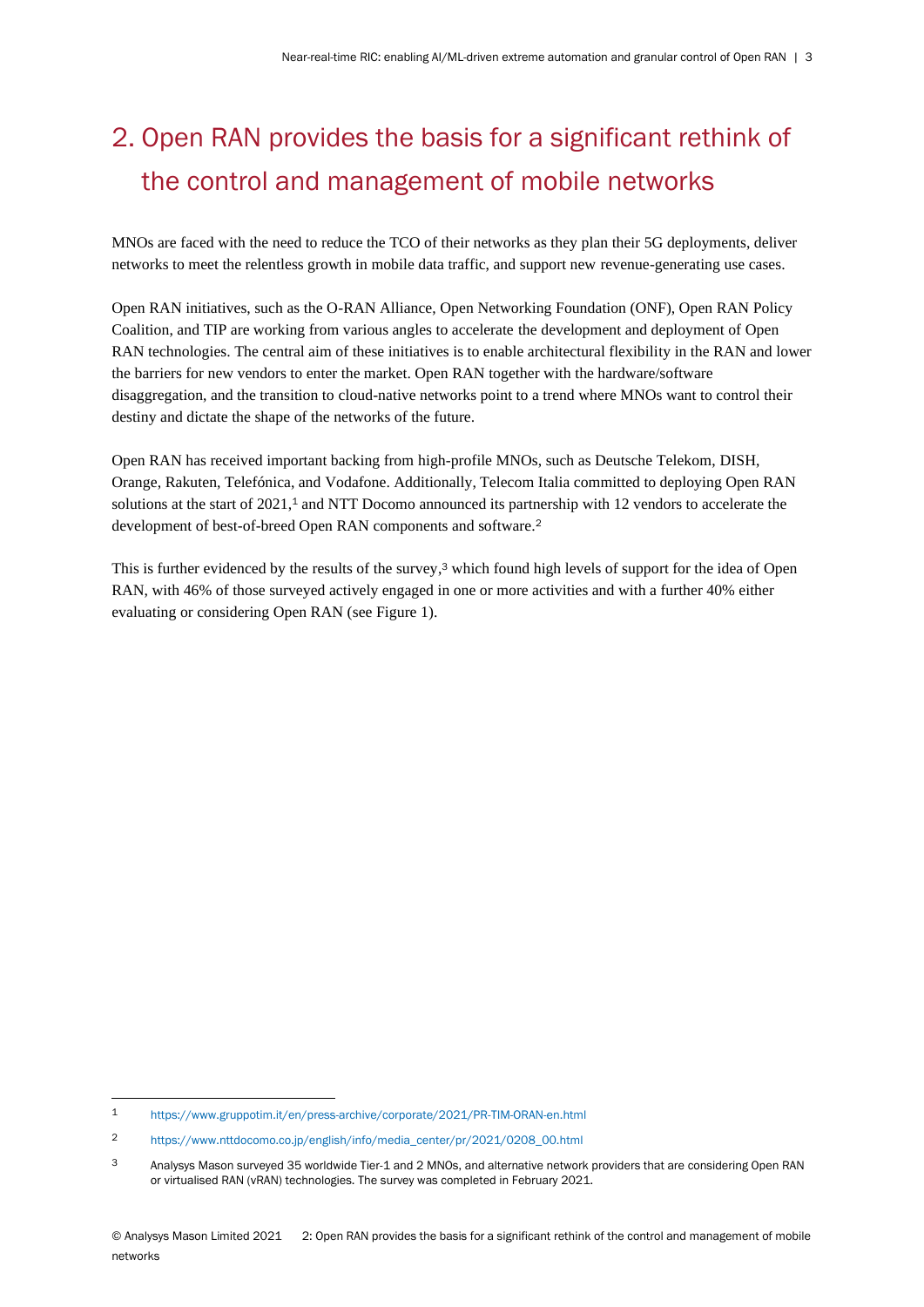<span id="page-6-0"></span>



Question: "Do you have plans to deploy Open RAN?"; (*n*=35).

Source: Analysys Mason

The analysis and conclusions within this paper are based on this survey combined with our ongoing research in the areas of Open RAN and RIC. Specifically, the survey sought to understand the MNOs' approach to automating Open RAN-based networks, the need for a new control and management architecture, and the benefits and challenges of implementing this architecture.

## 2.1 MNOs expect Open RAN to significantly reduce network TCO and diversify the supply chain

Analysys Mason forecasts that the launch of 5G networks will drive growth in mobile data traffic to almost 2500EB worldwide in 2025, with 5G expected to account for more than half of this traffic (see [Figure 2\)](#page-7-0). This forecast represents a five-fold increase in data traffic worldwide compared to that of 2019. Traffic growth combined with flattening or declining average revenue per user (ARPU) puts MNOs' finances under pressure, which will encourage them to significantly reduce the TCO of their networks. MNOs expect to achieve some TCO reduction by implementing an Open or virtualized RAN. MNOs also expect these new networks to be cloud-based and automated, so that they can reduce the time-to-market for new revenue-generating services to offset declining mobile broadband and voice revenue.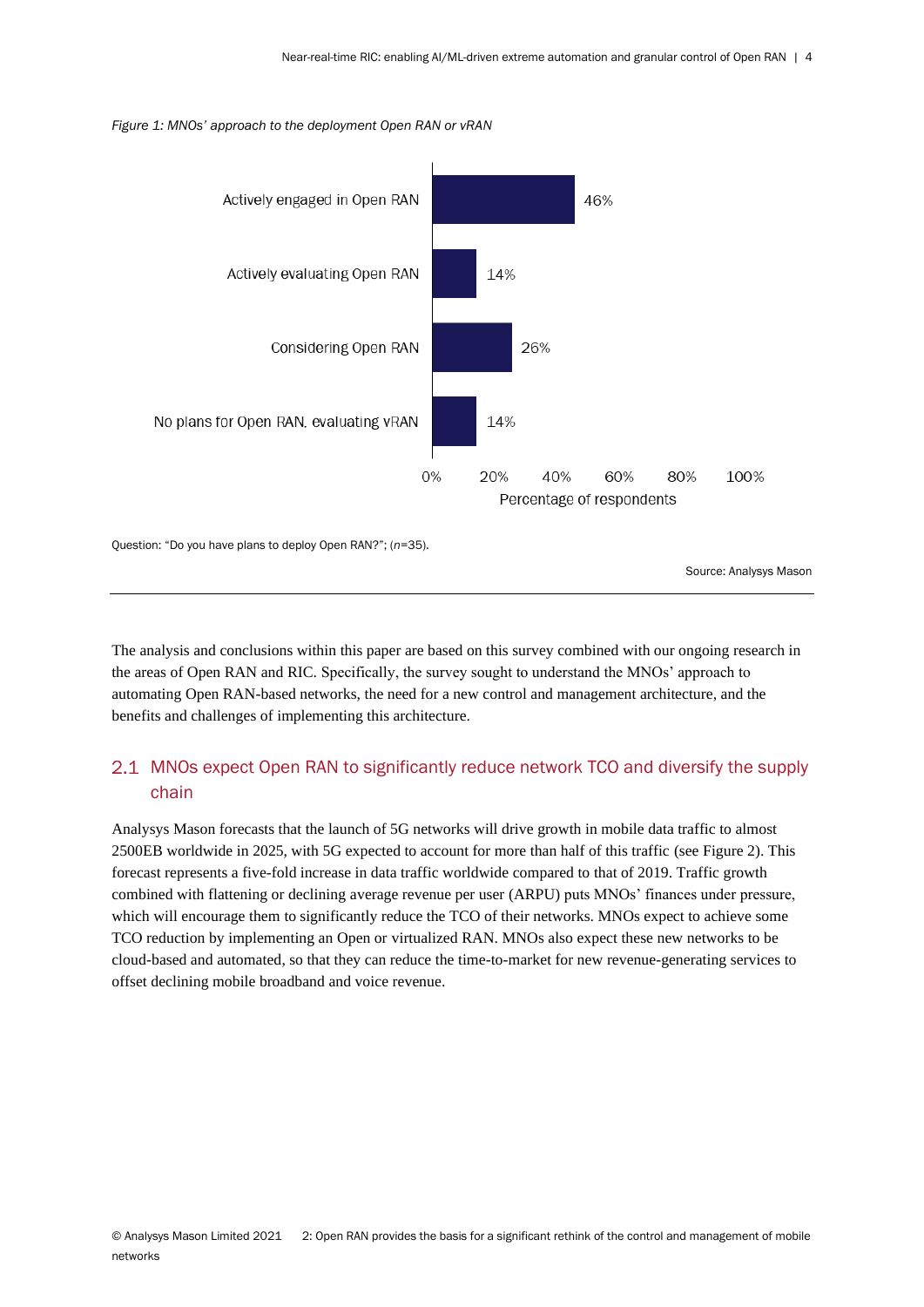

<span id="page-7-0"></span>*Figure 2: Mobile data traffic and 5G's share, worldwide, 2018–2025*

Open RAN also promises a multi-vendor ecosystem with standard open interfaces between the different network elements, which means MNOs can procure the RAN components from different vendors. Furthermore, virtual, and cloud-native RAN components such as the virtual distributed unit (vDU) and virtual centralized unit (vCU) enable a higher level of architectural flexibility and provide the basis for software-driven control and management to achieve extreme automation in the RAN. Together, the virtualization of the RAN and the introduction of open interfaces are expected to facilitate the diversification of the supply chain. This will provide a more conducive ecosystem for new vendors and enable MNOs to deploy a more diversified best-of-breed RAN in their mobile networks.

#### 2.2 Open RAN needs a new approach to control and management

Open RAN is an opportunity for the industry to rethink the way the RAN is managed and operated. The expected TCO benefits of 5G cannot be achieved without implementing significantly higher levels of automation in the Open RAN compared to the traditional RAN. Extreme automation is not just a 'nice to have' but an essential pre-requisite for the new operational architecture for Open RAN. Furthermore, the prevalent operations and management architecture was developed for proprietary RAN, which may not be fit for purpose for Open RAN.

Open RAN can benefit from a new control and management architecture because it:

- enables fine-grain programmatic control of the RAN resources based on evolving network conditions, and use cases based on quality-of-service requirements, network performance, service-level agreement (SLA) and latency demands
- applies latest innovations in AI/ML technology to automate the generation of insights and drive extreme automation of the RAN at various layers of the stack such as the cloud infrastructure layer, RAN resources layer and the RAN domain layer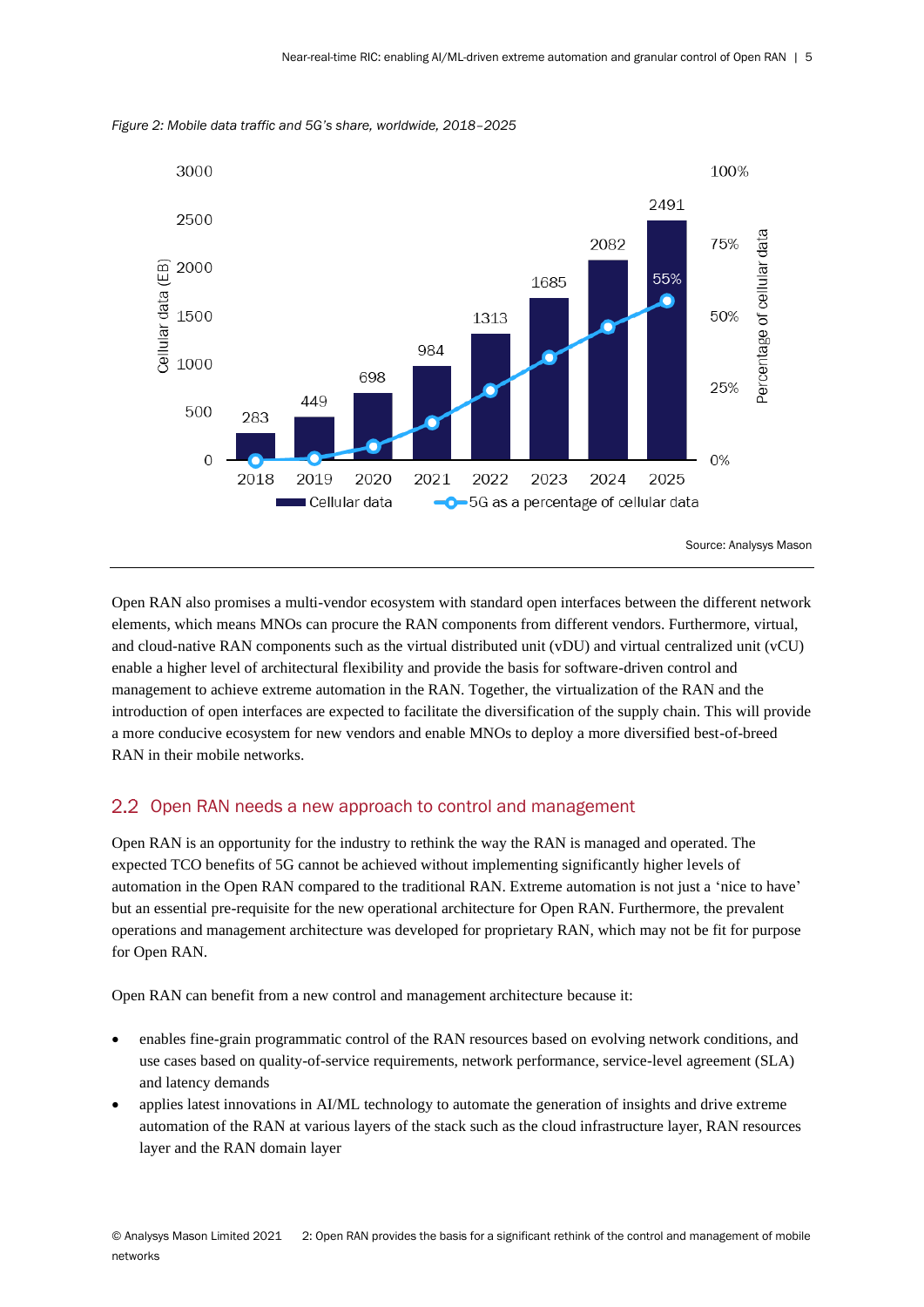- enables the horizontal disaggregation and orchestration of the RAN by placing the components (vCU and vDU) at far, metro, or aggregated edge sites.
- automates the lifecycle management of virtual and cloud-native RAN components using DevOps and continuous integration and continuous delivery (CI/CD) software engineering paradigms
- enables granular, use case-based feature development to satisfy a smaller subset of operators.

## 2.3 The industry is coalescing around the RIC architecture for controlling and managing the Open RAN

The RIC will use a combination of real-time network telemetry, offline contextual data, policy engine, network orchestration and a library of applications to drive the automated control and management of the RAN. The RIC architecture decouples high- and low-latency closed-loop operations, which allows a more intelligent and use case driven automation of the RAN.

The O-RAN Alliance has envisioned the RIC architecture (see Figure 3). According to this architecture, the RIC is sub-divided into key two components as follows.

- SMO and the non-RT RIC to manage use cases with more than 1-second latency. The non-RT RIC forms part of the SMO function, which is responsible for the overall management and orchestration of the RAN domain for non-latency sensitive use cases such as AI/ML training and modelling, policy, cloud automation, and slice management. The A1 interface between the non-RT RIC and the near-RT RIC allows interaction between the RIC sub-modules. The SMO also interacts with the RAN via the O1 and O2 interfaces, which are reserved for the SMO-only management of each O-RAN function, and O-cloud resources and workloads. The non-RT RIC hosts rApps to support use cases such as intelligent RAN optimization (for example, centralized self-organizing networks (cSON)) and energy optimization, which can also leverage the SMO's data collection, O-RAN provisioning, and AI/ML models. In addition, any information may be passed to the near-RT RIC for timely management of resources.
- The near-RT RIC hosts applications called xApps support use cases that require less than 1-second latency. It interacts with the non-RT RIC using the northbound A1 interface, while the southbound E2 connects it simultaneously to both the control plane (CP) and user plane (UP) for the Open RAN central units (O-CUs) and the Open RAN distribution units (O-DUs). This interface allows it to collect specific, near-RT information. The xApps within the near-RT RIC cover the real-time control and optimization functions (for example, distributed SON (dSON)) that vendors have begun to develop, such as load balancing, radio bearer management and interference mitigation. MNOs will be able to deploy a range of xApps for specific purposes, such as radio resource management (RRM) or quality of experience (QoE) for individual applications or services (for example, voice, video, or augmented/virtual reality). More complex xApps such as massive MIMO antenna and beamforming optimization will have a longer-term development timeline. These xApps will be necessary to improve the MNOs' quality of service (QoS) levels and reduce costs in a complex multi-radio access technology network, where 5G will be the latest addition to other RAN generations.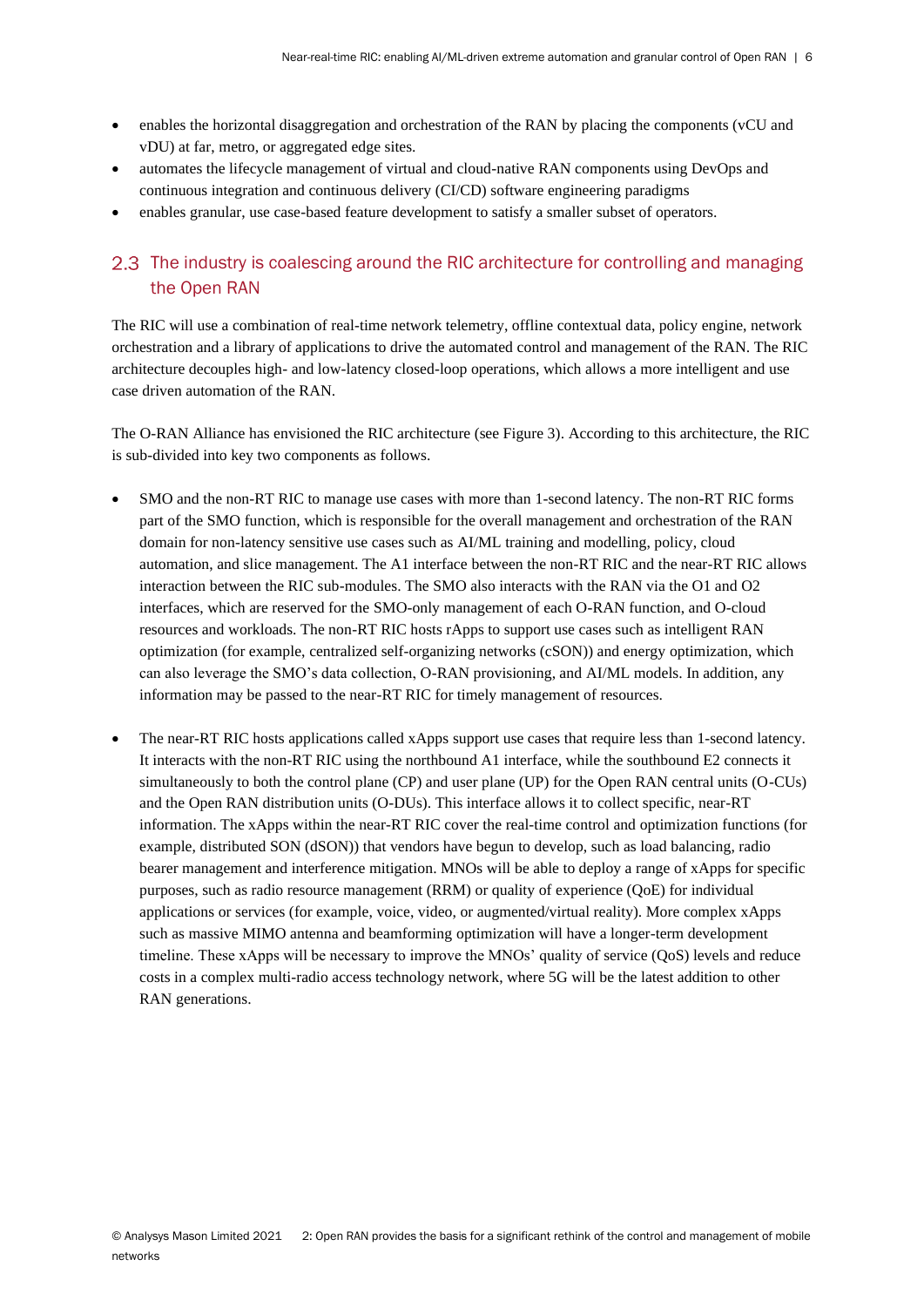

<span id="page-9-0"></span>

The essence of the RAN disaggregation in Open RAN is carried through in the RIC architecture too. The separation of duties between the SMO, non-RT RIC, near-RT RIC, and applications (xApps and rApps), allows MNOs, in theory, to deploy standards-compliant multi-vendor Open RAN. This architecture allows MNOs to deploy best-of-breed RAN and RIC technologies in a multi-vendor environment, addressing the MNOs' needs for an open ecosystem approach to fostering innovation, increasing service agility, and reducing the TCO of 5G networks through extreme automation.

The rest of the paper will focus on the value of RIC in operationalizing Open RAN and present a deeper analysis of the near-RT RIC, discussing a range of themes such as the business and commercial value of deploying near-RT RIC, use case priorities, timeline, and the role of AI/ML in enabling extreme automation of the RAN through the near-RT RIC.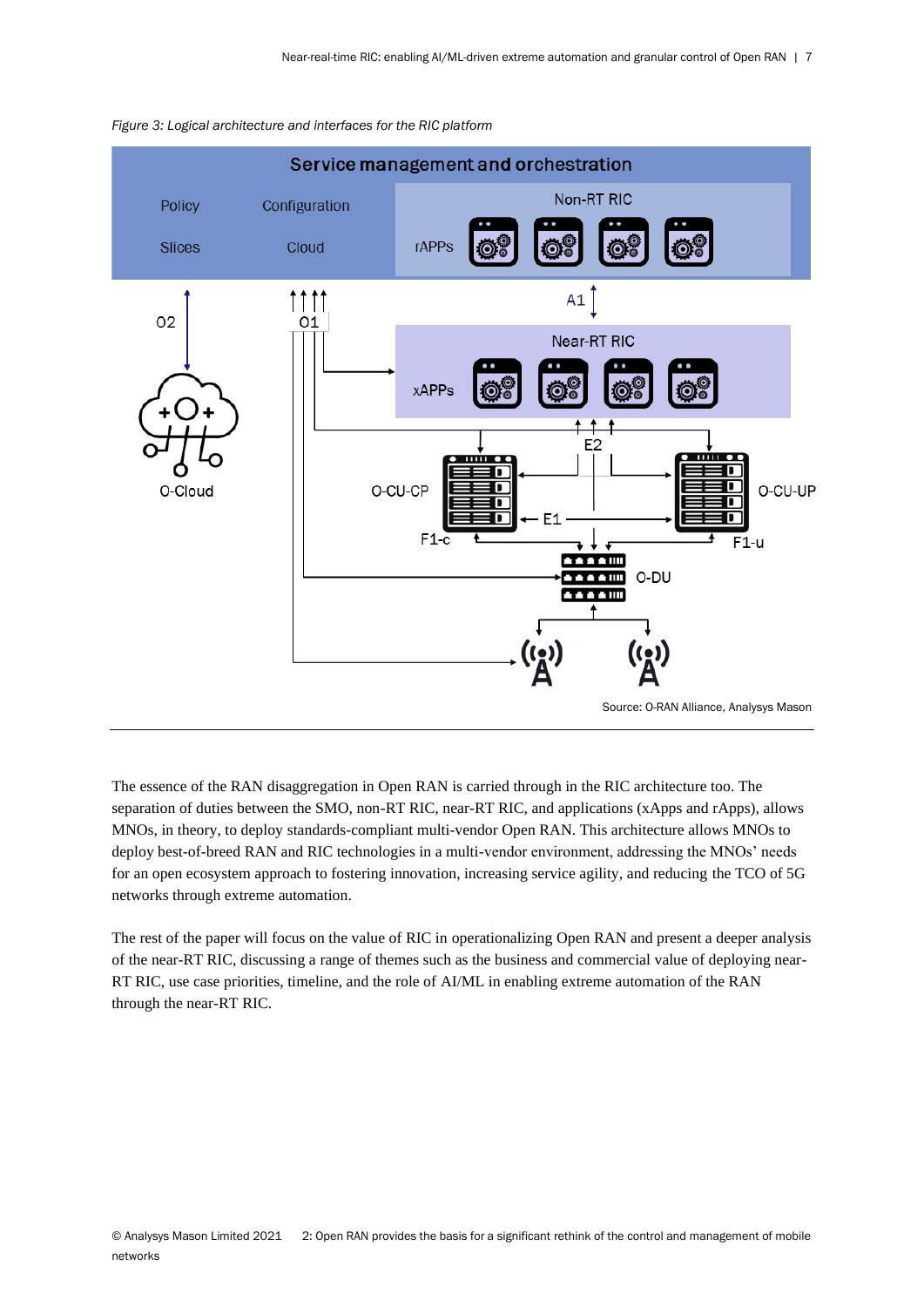# 3. The RIC is foundational for MNOs to achieve the goals of Open RAN

### 3.1 MNOs plan to deploy the RIC to operationalize Open RAN

Most MNOs accept that the RIC will be essential for the success of Open RAN. According to our survey, all MNOs that have an active interest in virtual or Open RAN are planning or considering deploying the RIC (see Figure 4). Although the technology is in its early stages, a third of MNOs in our survey already plan to use the RIC for all their Open RAN operations. Some MNOs are considering the RIC not only for Open RAN deployments but also vRAN deployments. Analysys Mason research corroborates that the RIC may be developed to be backwards compatible with 4G networks.

The RIC goes beyond opening the vRAN architecture to a wider group of vendors. It also introduces a new approach to automating the management and control of the RAN, including processes that are critical for 5G use cases, such as handling of massive amounts of traffic. By automating control functions in software, rather than embedding them in the base station itself, MNOs see a potential opportunity to accelerate the automation of their networks and simplify support for demanding 5G functionality, such as ultra-low latency response.



<span id="page-10-0"></span>*Figure 4: MNOs' approach to the RIC platform to operationalize Open RAN* 

Question: "How do you see the role of the RIC platform to operationalize Open RAN?"; (*n* = 35).

Source: Analysys Mason

#### *RIC deployment timelines and the nature of the demand*

Early deployments of the RIC will start within 5 years, focusing on new primary macro networks, or secondary, smaller rural or local, networks, whether deployed by new entrants or by existing MNOs. MNOs' timelines for this first deployment of the near-RT RIC are ambitious, as with all highly anticipated technologies, with a third of MNOs expecting to begin the process before the end of 2023 (see Figure 5). Of course, it is important to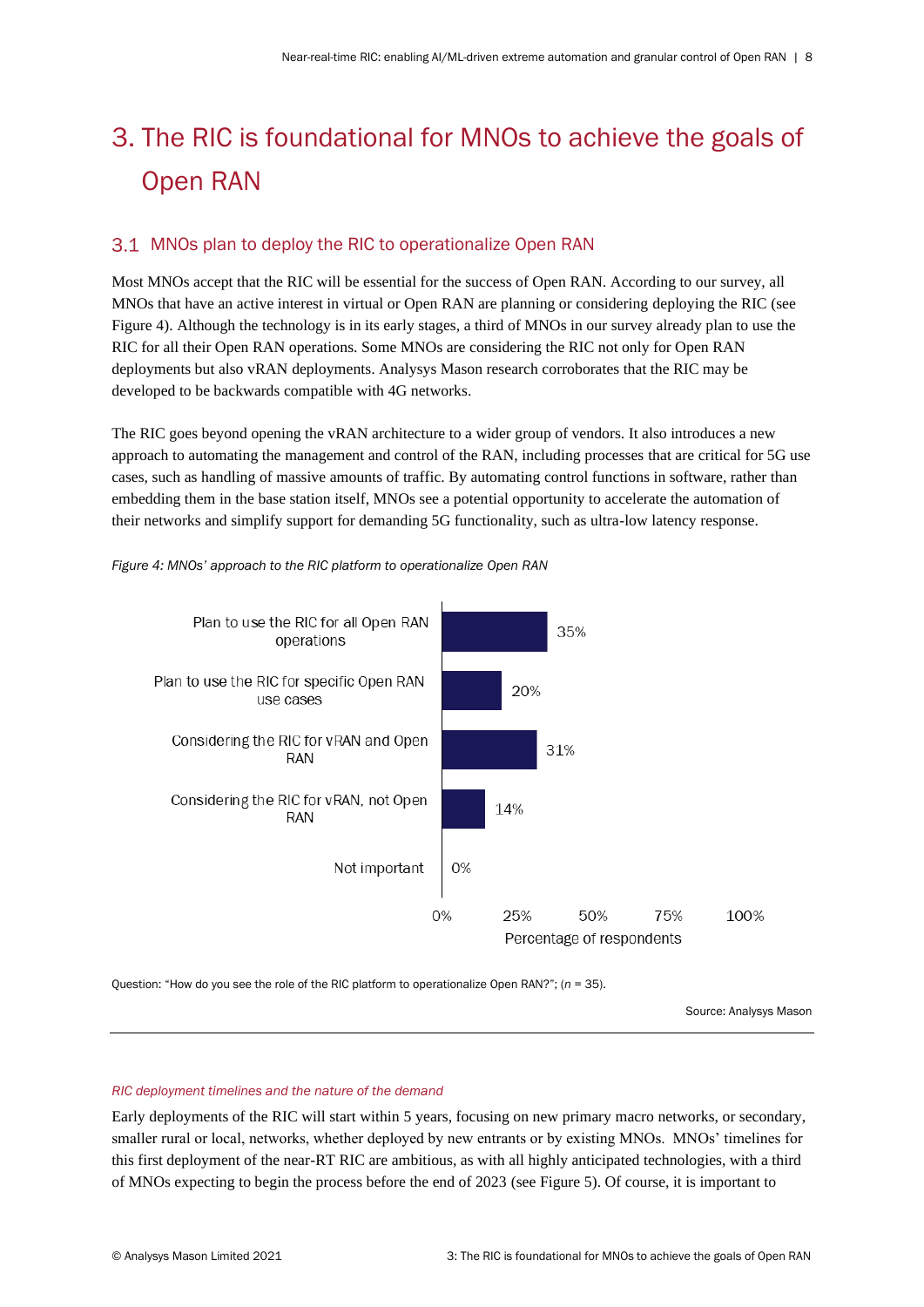remember that this survey sample targets MNOs that are interested in virtual or Open RAN. Given vendors' plans for Open RAN products and current specification efforts, these early deployments may focus on basic SON use cases and pre-standard solutions. Overall, this result shows MNOs' urgency to adopt a flexible and automated RAN control architecture.

These plans to first deploy the RIC appear in line with MNOs' broader Open RAN deployments. Since its first conception, the RIC has been widely discussed as part of the second phase of Open RAN development and to be implemented when mature Open RAN interfaces are established. During the initial stages of Open RAN deployments, some MNOs may decide to deploy RAN interfaces without a RIC using an embedded control layer. However, our results also suggest that 62% of MNOs may begin to deploy the near-RT RIC before 2026, and 80% of MNOs before 2030 (see [Figure 5\)](#page-11-0).

<span id="page-11-0"></span>



Source: Analysys Mason

There is always uncertainty over the real-world performance of a brand-new architecture and these timelines may prove over-optimistic. Despite their enthusiasm for the near-RT RIC and Open RAN, MNOs may be cautious about entrusting their 5G macro-RANs to the new Open RAN architecture until it is fully proven at scale, which may entail several years of trials[. Figure 6](#page-12-0) shows that most MNOs identified the demand for the RIC platform within new primary networks, specifically new 5G macro sites.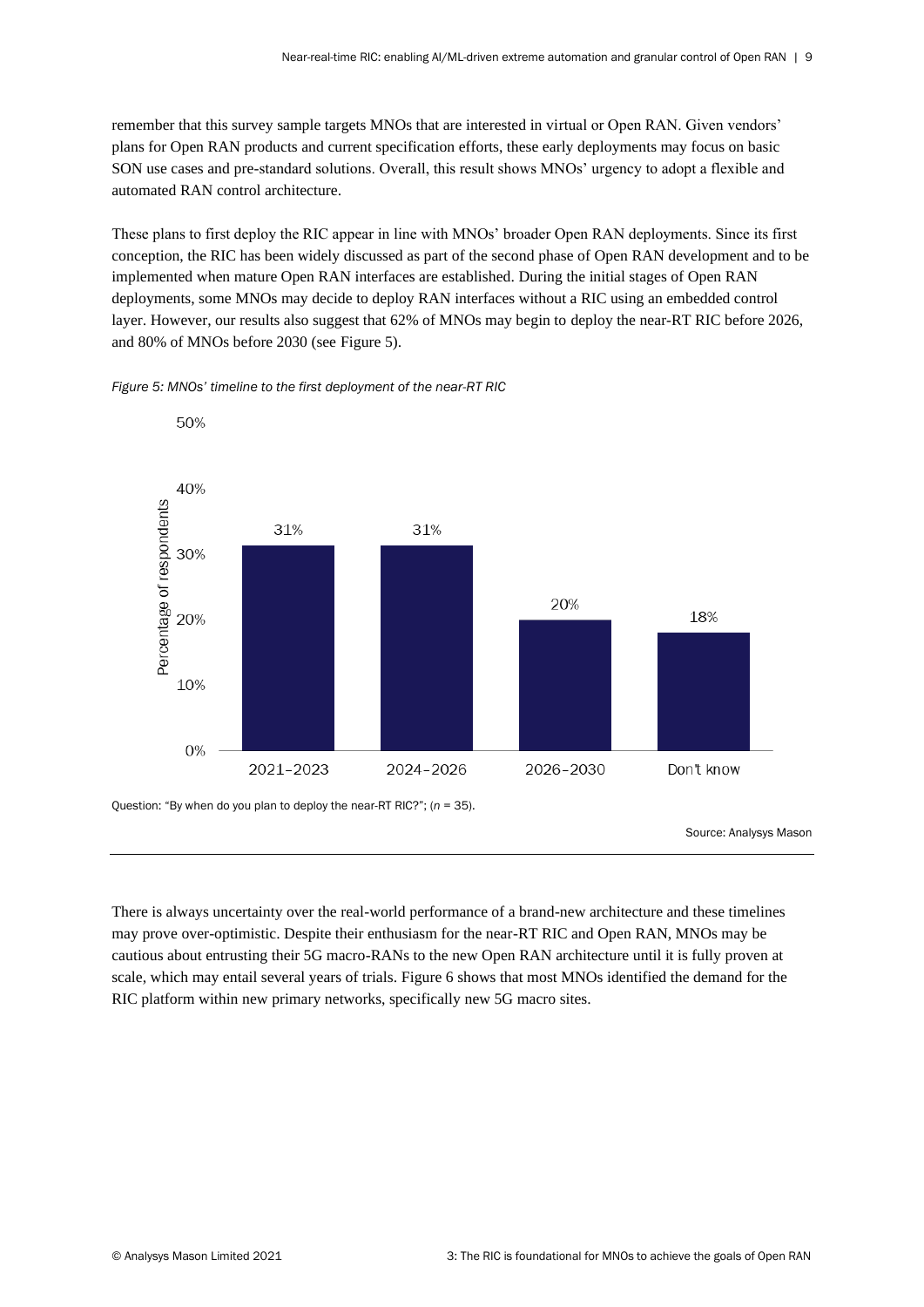

<span id="page-12-0"></span>*Figure 6: Type of network deployment where MNOs foresee the most demand for the RIC platform*

Question: "Where do you foresee the highest demand for the RIC platform?"; (n = 35) [multiple choice].

Source: Analysys Mason

Most MNOs identified demand in greenfield primary networks – Rakuten Mobile is a prominent example – and more than half of MNOs may initially deploy the RIC in less demanding environments such as new secondary networks, small greenfield cell networks being built to serve rural extensions, smart cities, or large venues. By contrast, just one MNO reported demand for the RIC platform in existing macro networks. This reflects the challenges of introducing new architecture to networks where a significant amount of traditional equipment and software is in use, some of it only recently deployed for 5G or for 4G expansion. Tier-1 operators are likely to lead from the front driving innovation and developing ecosystems but deploying more slowly because of their existing large installed base of legacy networks. However, Tier-2 and smaller operators may be able to operationalize their Open RAN more quickly given the smaller scale of their networks and their ability to be more agile in trying out the new architecture.<sup>4</sup>

Large enterprises are increasingly deploying private 5G networks, and these will probably be a strong proving ground for Open RAN and the RIC. 54% of respondents expect to see demand in this environment. Open networks can also lower barriers for new service providers to build greenfield private 5G networks, and with no legacy or macro networks to consider, these new entrants are expected to be early adopters of new open architecture such as Open RAN.

#### *Commercial drivers for RIC*

MNOs have ambitious goals for reducing their network opex and the TCO of the RAN. These goals are reflected in our survey results – a third of MNOs identify reducing the TCO of the RAN as a key commercial driver (see [Figure 7\)](#page-13-0). However, Analysys Mason has forecast that if the current pace of network opex reduction

<sup>4</sup> [https://cdn.brandfolder.io/D8DI15S7/as/qac4v1-31ugc8-](https://cdn.brandfolder.io/D8DI15S7/as/qac4v1-31ugc8-8w3wc5/Analysys_Mason_5G__Open_Networks_White_Paper_may2020.pdf)

[<sup>8</sup>w3wc5/Analysys\\_Mason\\_5G\\_\\_Open\\_Networks\\_White\\_Paper\\_may2020.pdf.](https://cdn.brandfolder.io/D8DI15S7/as/qac4v1-31ugc8-8w3wc5/Analysys_Mason_5G__Open_Networks_White_Paper_may2020.pdf)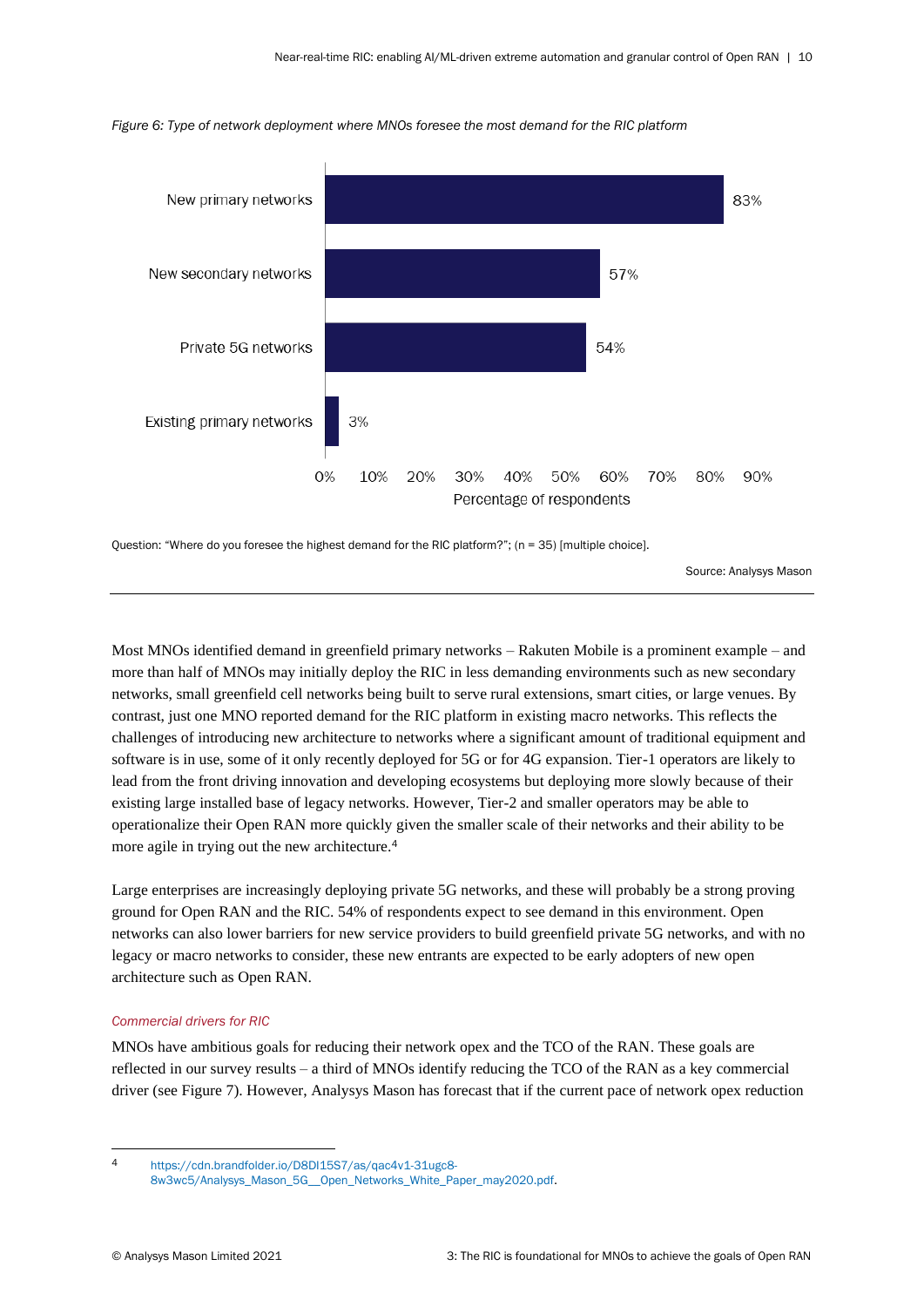were to continue, the network opex worldwide will reduce at a CAGR of just 0.94% during 2019–2026.<sup>5</sup> MNOs will need to accelerate automation if they are to achieve the higher network opex reduction targets and meaningfully reduce the TCO of the 5G networks.

<span id="page-13-0"></span>



Question: "What are the key commercial drivers to deploy the RIC?"; (*n* = 35).

Source: Analysys Mason

MNOs chose fostering and accelerating innovation as the second most important commercial driver for the RIC, reflecting the ambition of Open RAN and the RIC to support open ecosystems and diversified value chains. Some MNOs chose drivers such as improving the business case for mobile edge, network slicing and private 5G, which are important 5G use cases. The 5G Standalone core together with the mobile edge cloud enables new network-as-a-service business models such as network slicing-based on-demand delivery of network services. Together, these technologies also allow MNOs to deploy self-contained private mobile networks for enterprises and offer differentiated services with high bandwidth and low-latency QoS. The RIC platform is likely to enhance the longer-term feasibility of these drivers, but the survey results show that they may not be an urgent priority for MNOs compared to TCO reduction and innovation.

#### *Asset utilization improvement using RIC*

MNOs agree that the RIC will improve asset utilization by 10%–30% (see Figure 8). Two-thirds of MNOs specified that this would affect spectrum use, and one-third of MNOs specified site utilization, which may include traffic steering and predictive load balancing between sites. This result shows that MNOs may expect significant but realistic benefits from the technology. Most MNOs that selected improvements of more than 30% are alternative network providers, which are estimating the benefit from their greenfield deployments.

<sup>5</sup> For more information, see Analysys Mason's *Telecoms opex: worldwide trends and forecast 2017–2026*. Available at [www.analysysmason.com/research/content/regional-forecasts-/telecoms-opex-forecast-rdns0/.](http://www.analysysmason.com/research/content/regional-forecasts-/telecoms-opex-forecast-rdns0/)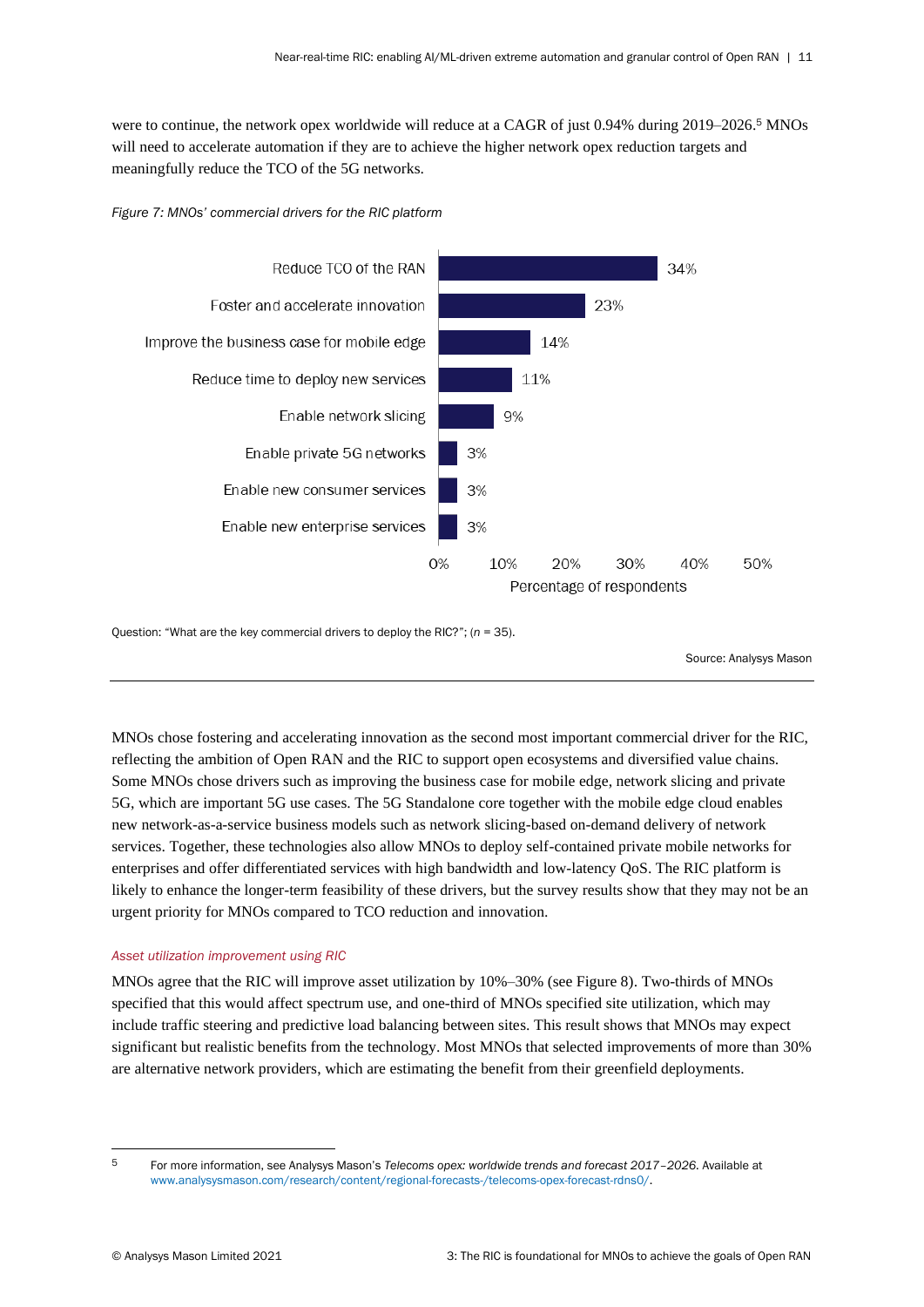

<span id="page-14-0"></span>*Figure 8: MNOs' expectations for asset utilization improvements with the RIC*

Question: "By implementing the RIC, what level of improvements in asset utilization efficiency do you expect to achieve?"; (*n* = 35).

Source: Analysys Mason

### Industry stakeholders are working to accelerate the adoption of Open RAN and RIC

Open RAN is being actively developed by a range of industry bodies working together to move the RAN towards more open and interoperable networks. The key groups are the O-RAN Alliance, TIP, and the ONF.

The O-RAN Alliance is focusing on developing standards for open standardized interfaces for RAN components. Ten working groups of the Alliance cover specific areas of the Open RAN architecture: specifically, the working groups 2 and 3 focus on defining the architecture and interfaces for the non-RT RIC and the near-RT RIC, respectively.

TIP's OpenRAN Project Group is more focused on defining and developing Open RAN use cases and works to foster a collaborative ecosystem as well as facilitate trials and tests to ensure interoperability. TIP's RAN Intelligent Automation (RIA) subgroup is focusing on accelerating the development of RIC use cases and pertinent E2 service model definitions, RIC platforms and portability between those, and to date, RIA participants have defined 10 priority use cases, 5 each for the near-RT and non-RT RIC. These use cases consider substitute SON scenarios, such as traffic steering, predictive load balancing, and coverage and capacity optimization, massive MIMO scenarios, interference mitigation and energy use optimization.

The ONF's Mobile SD-RAN project is developing and trialing O-RAN Alliance compliant RAN components, including a near-RT RIC platform with a number of example xApps.

There is industry fragmentation with respect to the ongoing work on use cases despite the organization of efforts by the O-RAN Alliance and TIP. For instance, Rakuten Mobile and Telefónica's partnership, announced in September 2020, to co-develop Open RAN reference blueprints, may accelerate their deployments but rely on an ecosystem that is limited to the vendors that they have selected. A similar case may be applicable to NTT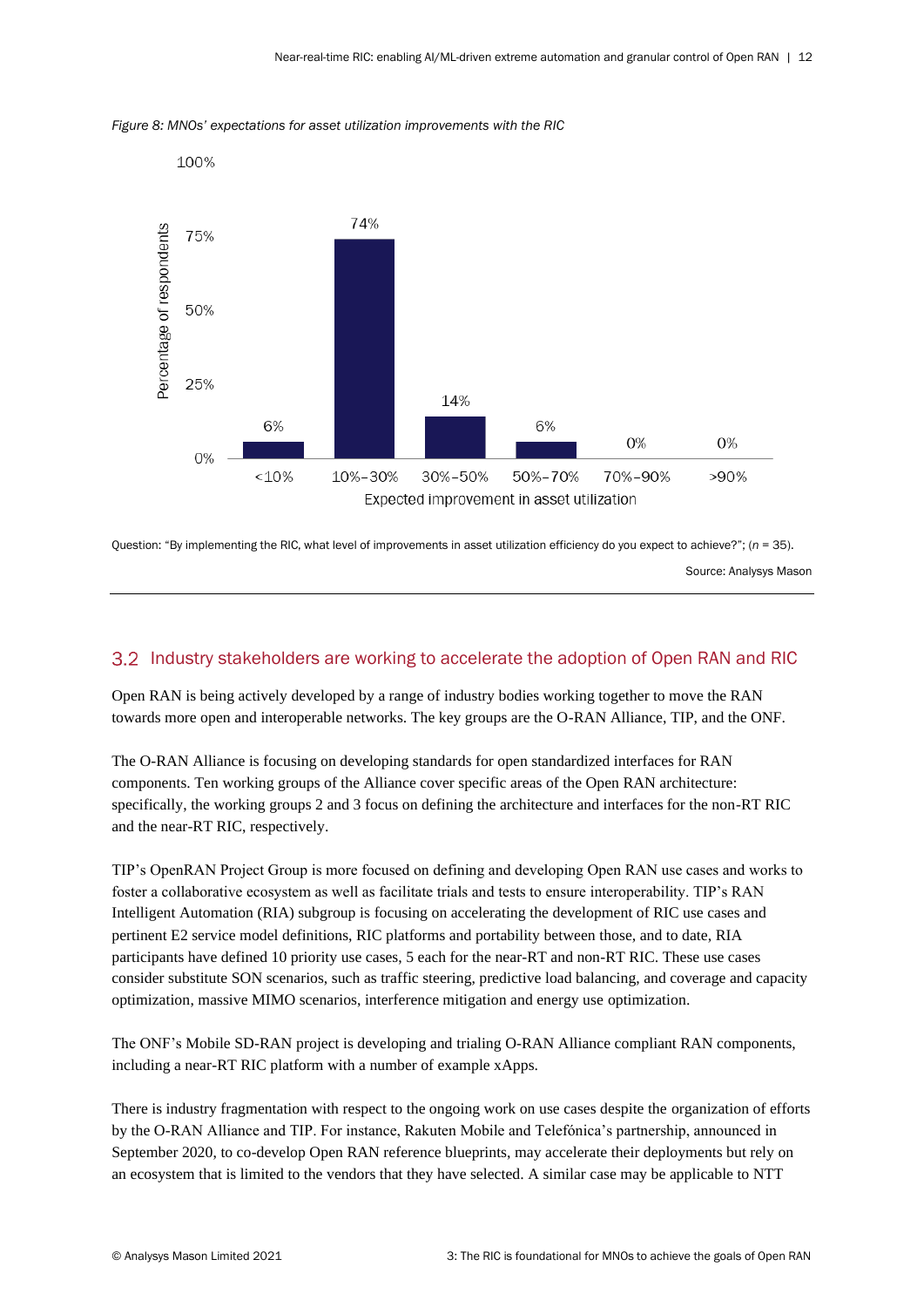Docomo's more recently announced '5G Open RAN Ecosystem' of 12 vendors. Disparate, MNO-led ecosystems may ultimately limit the development of technologies that the leading MNO does not prioritize, as well as limiting the access to the market for alternate vendors. This may fragment the ecosystem, forcing MNOs to choose between distinct pre-integrated platforms, and limiting the choice in vendor selection.

Therefore, the industry needs a more concerted approach to benefit the entire ecosystem, adhering to the disaggregation principles and developing a truly multi-vendor Open RAN. The following section discusses the broad use cases for the near-RT RIC, identifies those that MNOs are prioritizing and their business rationale, and assesses how MNOs plan to approach these use cases.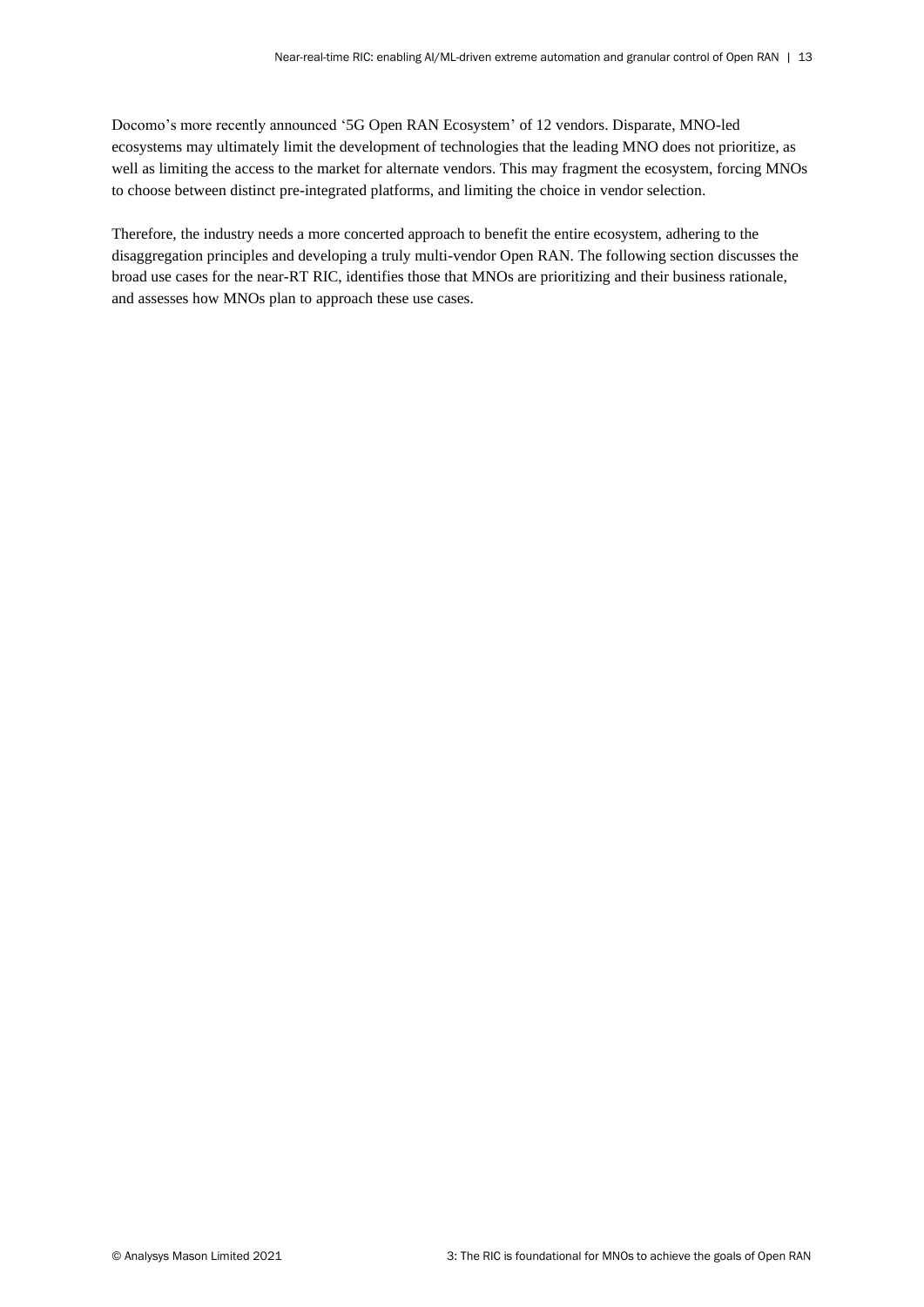# 4. The near-RT RIC provides automated and programmatic control of the RAN

### MNOs can achieve a broad range of business benefits with the near-RT RIC platform

Most MNOs selected a variety of additional business benefits for near-RT use cases. Reducing the cost of network operations was directly selected as the most important benefit by 40% of the sample (see Figure 9); when combined with the MNOs that chose predictive RAN operations (26%) and autonomous RAN (9%) – the number of MNOs that expect significant cost reductions increases to 75%.

MNOs expect to see benefits in the forms of predictive RAN operations and autonomous RAN, suggesting that many MNOs are evaluating the RIC as part of a broader move towards an automated network. This transition is seen as critical to reducing the cost of operating a complex network that must support massive traffic loads, user numbers and connected devices, as well as unprecedented diversity of use cases. MNOs recognize that an open platform that can directly, or indirectly using automation, reduce the cost of operations could be transformative in 5G economics.



<span id="page-16-0"></span>*Figure 9: MNOs' expected additional business benefits from near-RT RIC uses cases* 

Question: "What type of additional business value do you expect to achieve with the near-RT RIC use cases?"; (*n* = 35).

Source: Analysys Mason

Automating the RAN will drive opex savings by using real-time network data to manage traffic steering and load balancing. Predictive RAN operations will be enabled when the near-RT RIC can proactively implement a resolution before any detriment to the service quality manifests. Both predictive RAN operations and autonomous RAN will rely heavily on AI/ML, these two options were selected by a third of MNOs as the most important benefit implying the importance of AI/ML to the near-RT RIC.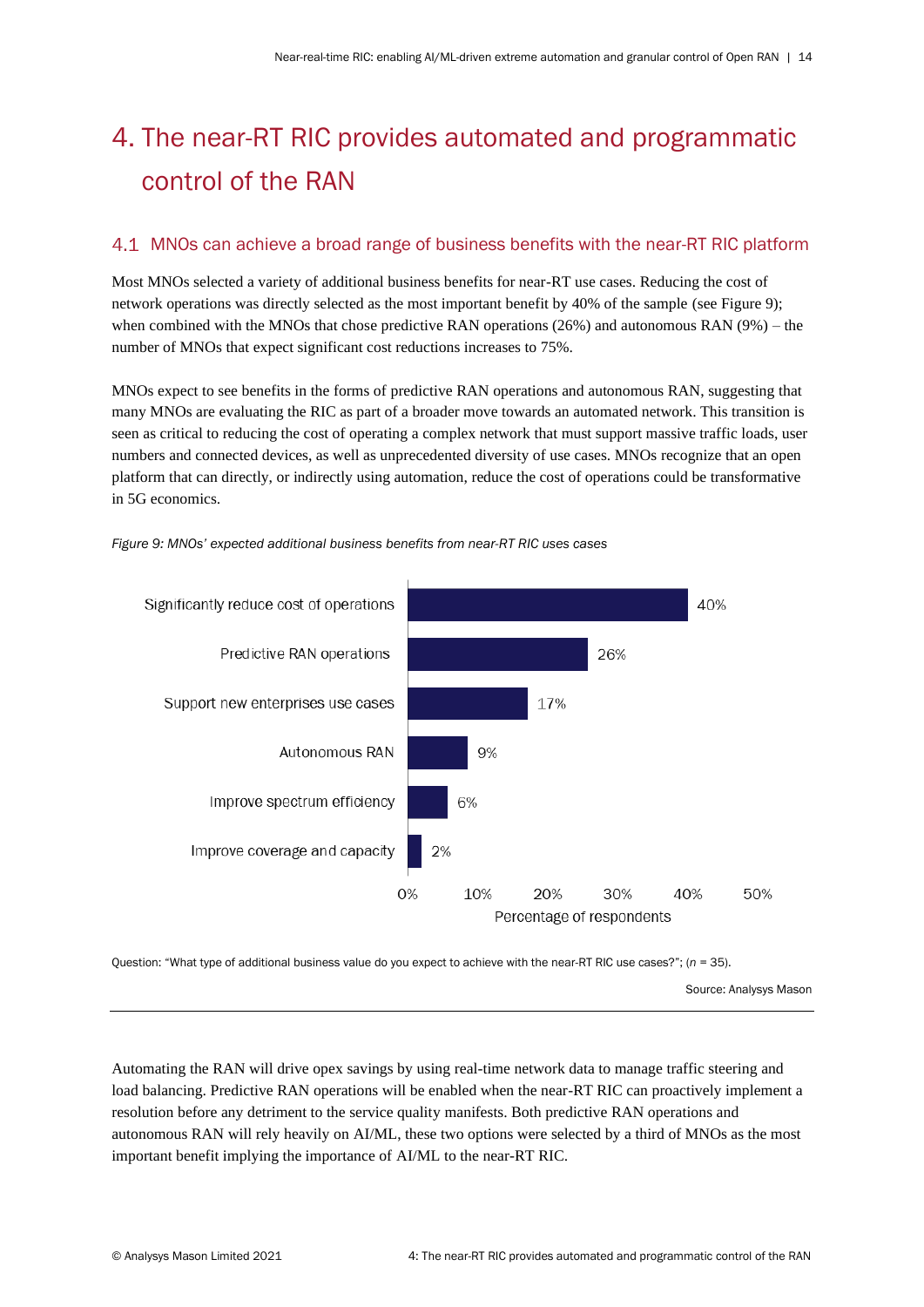### 4.1 The near-RT RIC will host existing low-latency use cases and more advanced, future use cases

To achieve the biggest return on investment by implementing the RIC, it will be important for MNOs to identify and prioritize the use cases that will deliver the most immediate operational and commercial results (see Figure 10).

<span id="page-17-0"></span>

| Figure 10: Description of near-RT RIC use cases |  |  |  |
|-------------------------------------------------|--|--|--|
|-------------------------------------------------|--|--|--|

| <b>Near-RT RIC use</b><br>case           | <b>Description</b>                                                                                                                                                                                                                                                                                                                                                                                                                                                                                        |
|------------------------------------------|-----------------------------------------------------------------------------------------------------------------------------------------------------------------------------------------------------------------------------------------------------------------------------------------------------------------------------------------------------------------------------------------------------------------------------------------------------------------------------------------------------------|
| Real-time video<br>optimization          | High-definition video data has significant network bandwidth requirements and failing to deliver<br>will result in poor QoE for consumers on streaming services and a potential breach of SLAs or<br>QoS for advanced mobile applications such as remote UAV control. The RIC is capable of<br>monitoring high-value, high-bandwidth services in near-RT and managing radio resources to<br>ensure that such applications maintain good QoE or QoS.                                                       |
| QoS-based radio<br>resource optimization | QoS-based radio resource optimization will ensure the QoS for specific users, for example on an<br>end-to-end network slice. The near-RT RIC will need to constantly report the performance of the<br>RAN slice and optimize the RRM as directed by policies from the non-RT RIC to mitigate any<br>potential service degradation on the slice.                                                                                                                                                           |
| Dynamic spectrum<br>sharing              | New spectrum resources allocated for 5G may suffer from propagation and penetration losses<br>and MNOs may compensate for this by sharing the spectrum currently used for 4G services to<br>boost 5G coverage. Dynamic spectrum sharing will allow the delivery of both 4G and 5G services<br>sharing the same spectrum by varying the traffic load to minimize potential QoE degradation.                                                                                                                |
| Massive MIMO<br>optimization             | Massive MIMO antennas are expected to be crucial for improving the performance of 5G services<br>by offering optimal coverage and capacity managed between nodes. However, the optimal<br>configuration requires the management of thousands of parameters and differs for each base<br>station. Multi-vendor solutions will introduce further complexity. The near-RT RIC will use the<br>MNOs' configuration and policies with Al/ML technologies to flexibly configure the optimal<br>parameters used. |
| Mobility load<br>balancing               | Mobility load balancing aims to flexibly configure the network to reduce congestion, adhere to<br>SLA requirements and improve QoS. Congested cells may identify under-utilized network assets,<br>such as frequencies and radio access technologies, and configure the handover parameters to<br>redirect traffic to the under-utilized asset. The near-RT use cases include inter-frequency and<br>inter-RAT mobility load balancing.                                                                   |
| Real time user<br>location data          | The RIC architecture opens the RAN management and control functions to new, external<br>contextual data that may be used to improve RRM and the QoE of users. Real-time location data<br>may be one such factor that can be used by the RIC's decision-making and AI/ML models to<br>improve the customer experience.                                                                                                                                                                                     |

Source: Analysys Mason

#### *Prioritized near-RT RIC use cases*

Improving the customer experience for a wide range of consumer and enterprise applications appears the top priority of MNOs plans for the use cases of the near-RT RIC (see Figure 11). Real-time video optimization was recognized as the most important use case by 37% of MNOs. This was closely followed by the optimization of radio resources based on QoS criteria, ranked the single most important use case for almost one-third of MNOs. Dynamic spectrum sharing was the third most selected use case by 15% of MNOs. These top three use cases were selected by 80% of respondents and focus on ensuring a high QoE for high-value applications and users. Video is an increasingly common foundation of commercially significant 5G services and, given the increasing prevalence of high-definition streaming services, represents a significant burden on the network. Predictively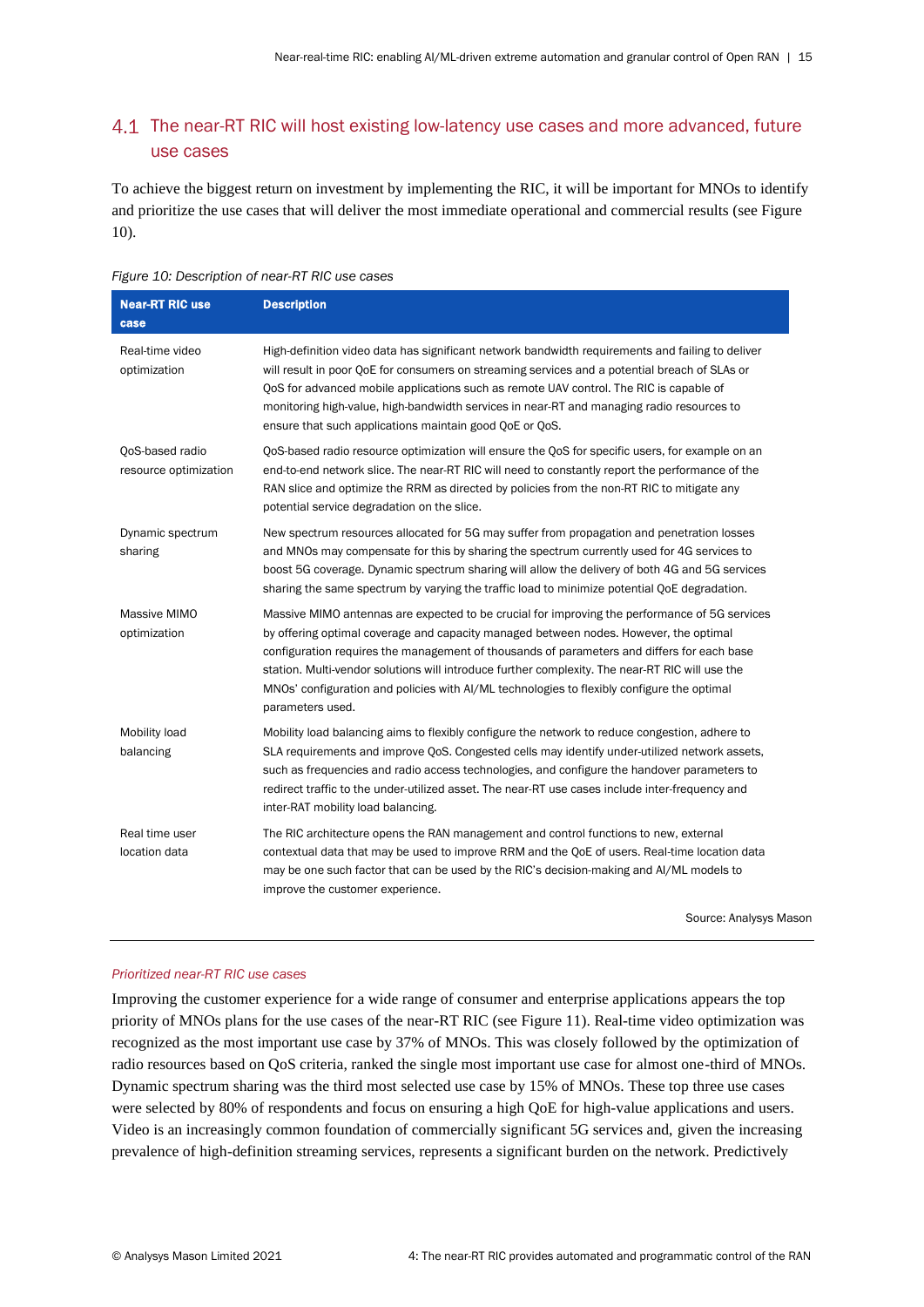allocating and optimizing RAN resources in real time, to support excellent video and other QoS-dependent functions, will be fundamental to the competitive success of 5G services.

<span id="page-18-0"></span>



Question: "What do you believe are the most important use cases for the near-RT RIC and the business rationale?"; (*n* = 35).

Source: Analysys Mason

There is a clear margin between these use cases and the rest. These top responses probably represent the most important or less complex near-RT use cases in the near term. The lower ranking use cases may be recognized as longer term or more conducive to the non-RT RIC. As the technology matures and Open RAN is proven, other use cases will become recognized as important. For example, massive MIMO optimization and mobility load balancing are thought to be critical to reduce the TCO of 5G networks but are considered more advanced and complex to deploy today.

### MNOs are clear about the business rationale and portability of the xApps but are divided on the role of SON in RIC environments

Implementing an automated, predictive RAN is a challenging migration and must be fully justified in terms of tangible business benefits for the MNO. It is clear from the survey results that improved customer experience is the key commercial driver for the RIC. While the primary benefits for deploying near-RT RIC use cases is to reduce network cost of operations (se[e Figure 9](#page-16-0) above), that does not mean MNOs are entirely focused on reducing cost.

It is far more important to make the RAN cost-viable to support an enhanced quality of service and a variety of different consumer and enterprise applications. That in turn will improve the MNO's market share, revenue, and position in key value chains. For instance, supporting advanced augmented reality and virtual reality (AR/VR) experiences for large numbers of users and applications would place a massive cost burden on a traditional network, but will be far more cost-effective to support in an automated, software-driven RAN that can allocate resources just where they are needed on a predictive basis.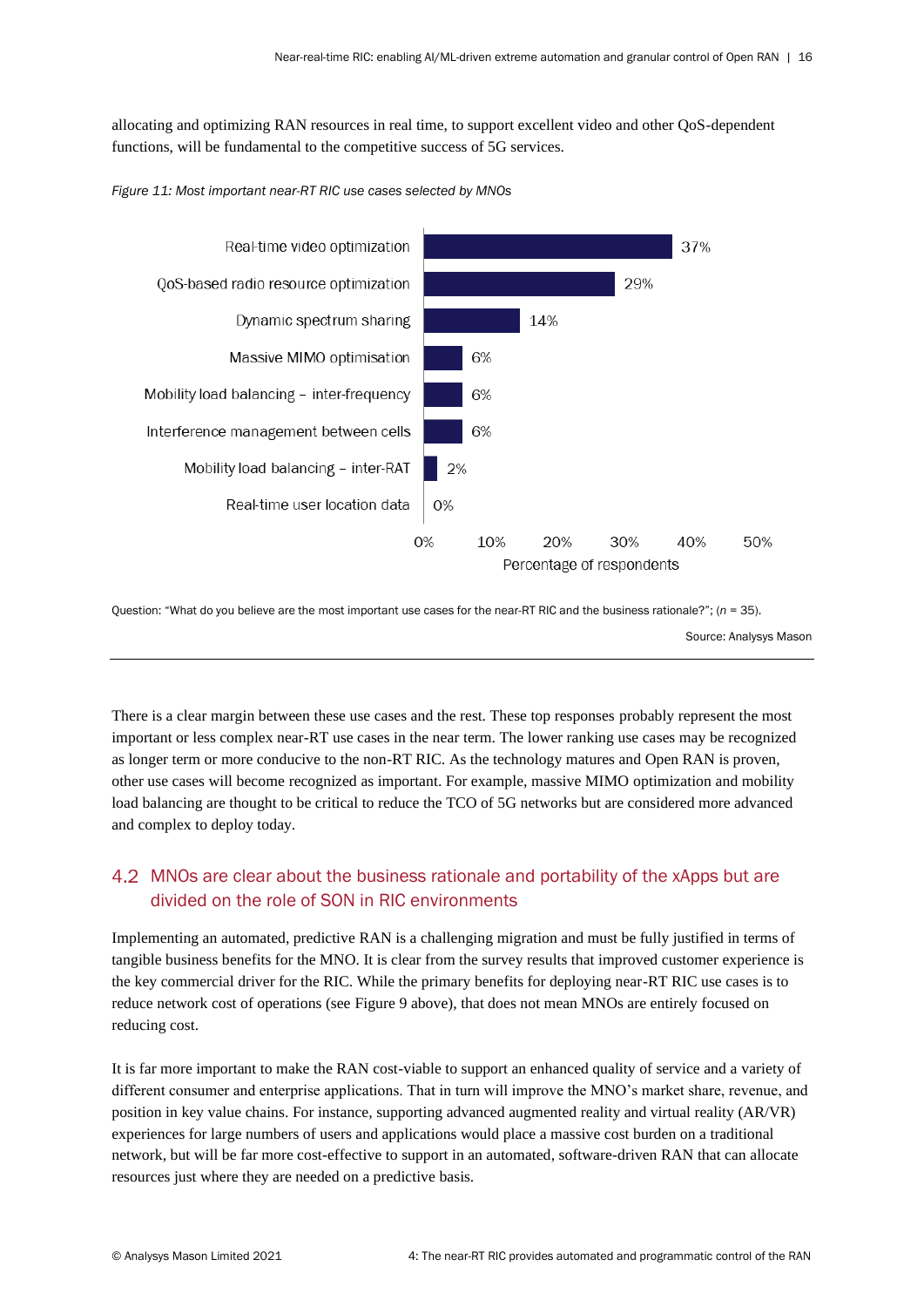#### *Business rationale for implementing the most important use case*

Three use cases were selected by 80% of the MNOs; real-time video optimization, QoS-based radio resource optimization and dynamic spectrum sharing (see [Figure 11\)](#page-18-0). The rationale behind each priority use case differs:

- MNOs prioritizing the real-time video optimization use case were split almost 50/50 between delivering a superior customer experience and delivering new revenue as the business rationale
- the rationale behind prioritizing the QoS-based radio resource optimization use case was almost unanimous, with 90% of the MNOs choosing this use case to deliver a superior customer experience
- most MNOs prioritizing dynamic spectrum sharing have operational cost savings and efficiencies in mind and 80% said they aim to improve the network return on investment (RoI) with more efficient use of spectrum and 20% looking to improve the efficiency of network resources.



<span id="page-19-0"></span>

Question: "What do you believe are the most important use cases for near-RT RIC and the business rationale?"; (*n* = 28).

Source: Analysys Mason

Of course, all these factors will be significant to any MNO weighing up the RIC business case, but when asked to select the single most important driver, customer experience – and the commercial success it should deliver – takes a higher priority than operational efficiencies for their own sake. Differentiating customer experience and delivering a high-quality experience for many challenging applications, will help MNOs to launch or enhance new 5G services. MNOs recognize the RIC as a direct enabler of new revenue streams for a limited number of use cases.

#### *xApps portability*

Application portability refers to the separation of an application to its system or environment, enabling a 'build once deploy anywhere' model. Multiple RIC platforms, both open source and proprietary, will probably emerge from different vendors and ecosystems. It is the portability of the xApps that will allow MNOs to select the best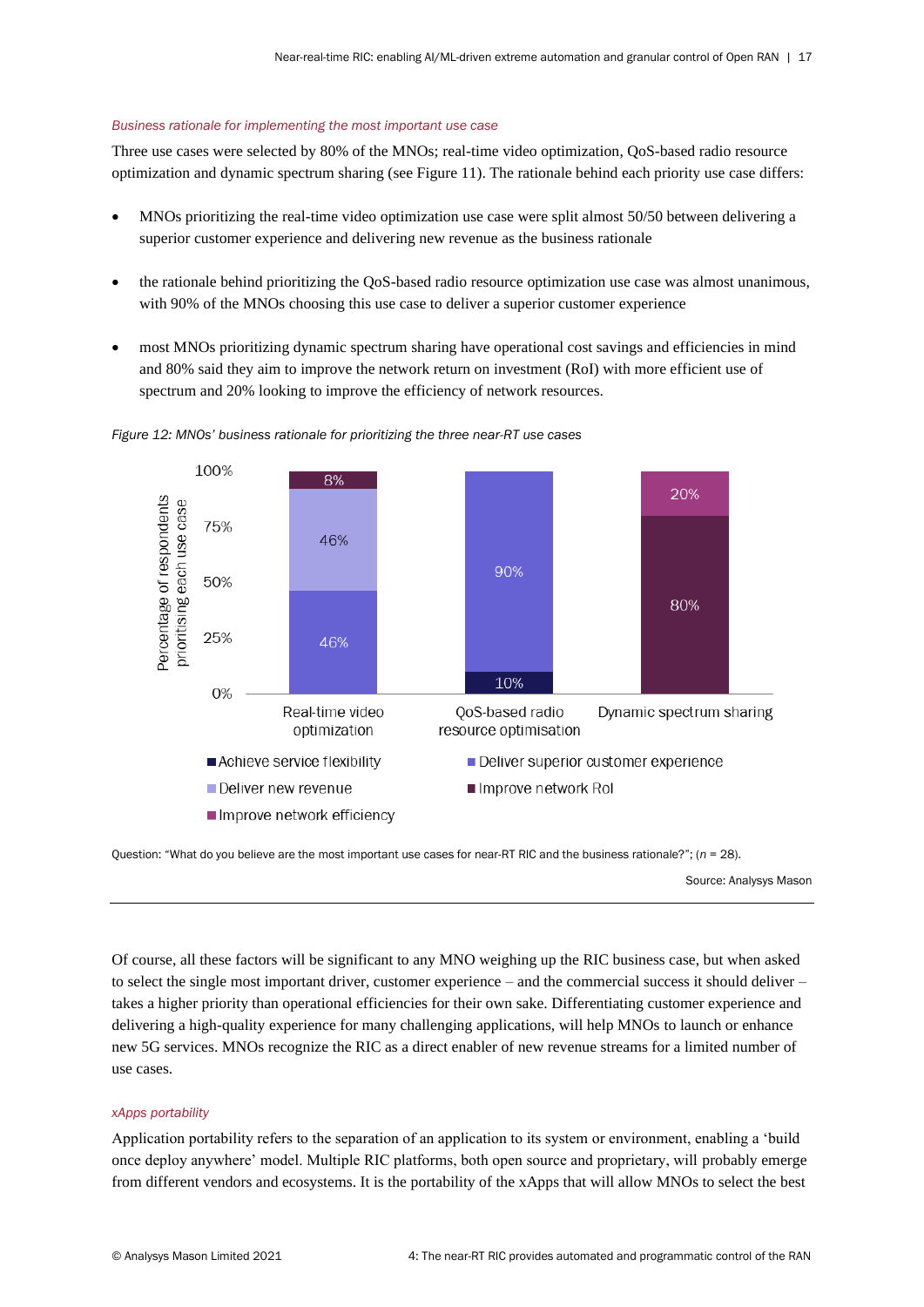xApp for their application from a range of vendors, regardless of the RIC platform of their choice. Likewise, xApp developers will need to develop their applications to be interoperable with multiple platforms, avoiding the need to redevelop or revise their code for interoperability. Standardization across the industry will be essential in supporting developers so that xApps (and rApps) can easily be made portable.

Most MNOs recognized xApps portability as 'very important' or 'important' (see [Figure 13\)](#page-20-0) with only one MNO suggesting that portability was not important. xApp portability is a key issue for the cost reduction of software development and can also reduce operational costs as they can be easily accessed by developers to be consumed in other microservices.



<span id="page-20-0"></span>![](_page_20_Figure_4.jpeg)

Question: "How important is xApp portability?"; (*n* = 35).

Source: Analysys Mason

#### *SON in RIC environments*

Most MNOs do not seem to decided on a clear strategy regarding deploying the RIC platform and the future role of the SON[. Figure 14](#page-21-0) shows MNOs' responses concerning the future role of the cSON and the dSON functions in Open RAN, RIC environments. A slight majority of 57% of MNOs expect that the dSON functions will be subsumed into the near-RT RIC and its xApps while MNOs were split almost evenly when asked if the cSON functions would be replaced or coexist with the RIC platform, specifically the non-RT RIC and its rApps. Not shown in [Figure 14](#page-21-0) is that few MNOs distinguished between the role of the cSON and dSON in RIC environments; 80% of MNOs selected the same answer for both dSON and cSON, specifying that both would coexist with, or be replaced by, rApps and xApps.

Further research by Analysys Mason also suggests that it is too early to point to a particular dominant trend regarding the SON and the RIC platform. However, it is clear that the well-defined and understood SON features are likely to be the first use cases implemented as xApps and rApps during the initial laboratory and commercial trials of the RIC platform.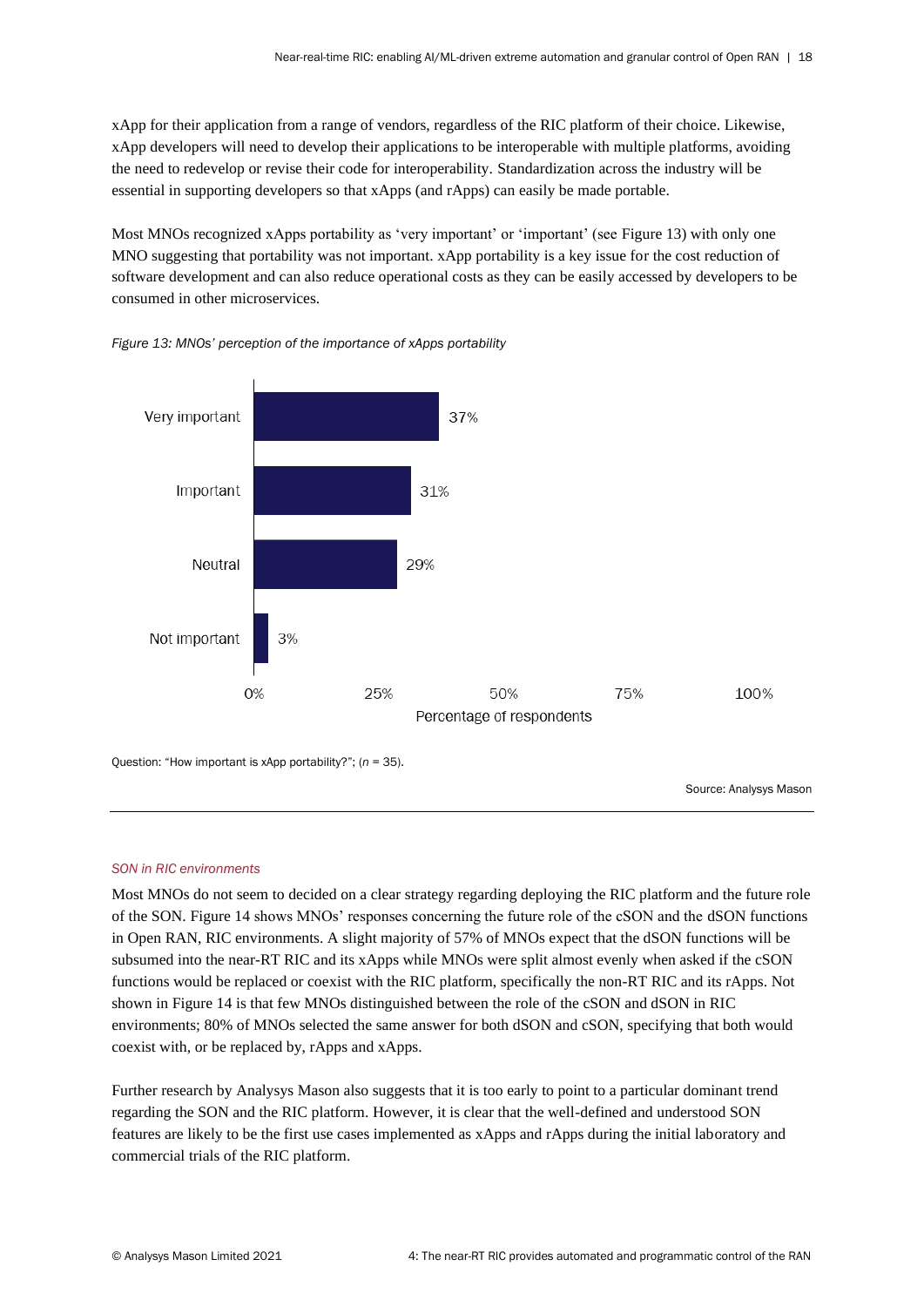![](_page_21_Figure_1.jpeg)

<span id="page-21-0"></span>*Figure 14: MNOs' perception of the role of the SON in Open RAN RIC environments*

Question: "How do you see the future role of the SON in Open RAN RIC environments?"; (*n* = 35) [multiple choice].

Source: Analysys Mason

The following section will discuss the value of incorporating AI/ML as part of the near-RT RIC and how this could supercharge the near-RT use cases, and MNOs' strategies and priorities.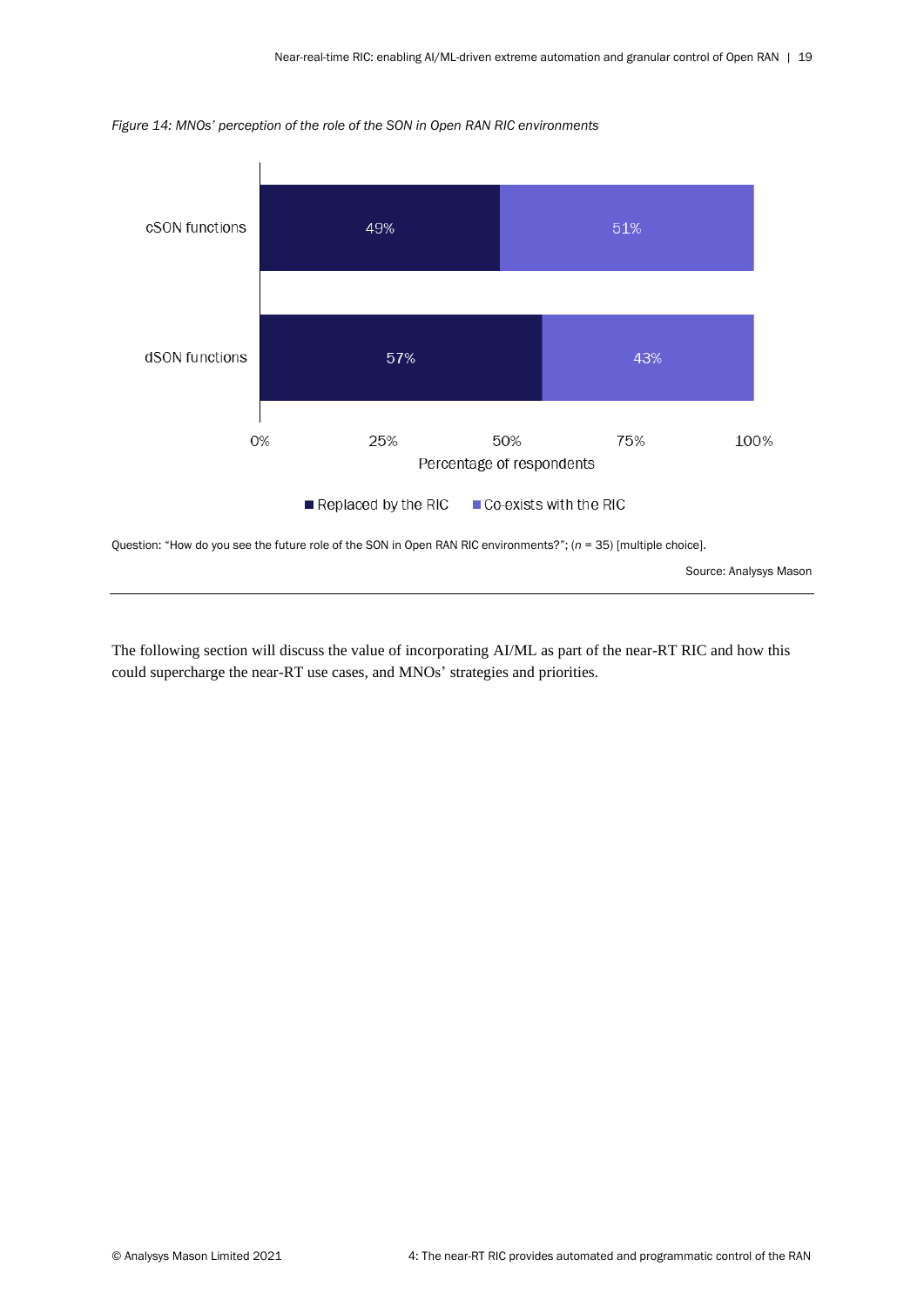## 5. AI/ML will bolster automation in the near-RT RIC

AI/ML technologies are maturing and are increasingly being applied to solve problems in various industries. MNOs already apply AI/ML to various use cases such as customer care, sentiment analysis, customer experience analysis and customer churn prediction. AI/ML is poised to become even more important as it becomes a key enabler of extreme automation to manage the increasing complexity of 5G networks, including operationalization of Open RAN and vRAN.

Most MNOs recognize that customer experience, network efficiency and service flexibility can be improved by more than 20% by applying AI/ML to near-RT use cases (see Figure 15). This reflects the fact that the immediate benefits of the RIC platform are focused on two key goals – improving network automation and efficiency, and therefore improving customer experience, which is fundamental to most 5G commercial goals. One MNO even suggested that AI/ML technology could improve customer experience by as much as between 60% and 80%.

AI/ML capabilities such as classification, prediction and optimization will be the key drivers of this improvement, enabling MNOs to pre-empt service degradation, identify unexpected correlations, and enhance network simulations for network planning.

<span id="page-22-0"></span>*Figure 15: Level of improvement expected from applying AI/ML to a near-RT RIC use case (over the base use case, without AI/ML)*

![](_page_22_Figure_6.jpeg)

Question: "What level of additional business value do you think AI/ML will provide for the near-RT use cases (over and above the base scenario of implementing the use case)?"; (*n* = 33).

Source: Analysys Mason

AI/ML technologies in the RIC are less directly associated with delivering new revenue streams, which is reflected in the above result. Few MNOs (14%) think that the application of AI/ML will affect the RIC's impact on delivering new revenue.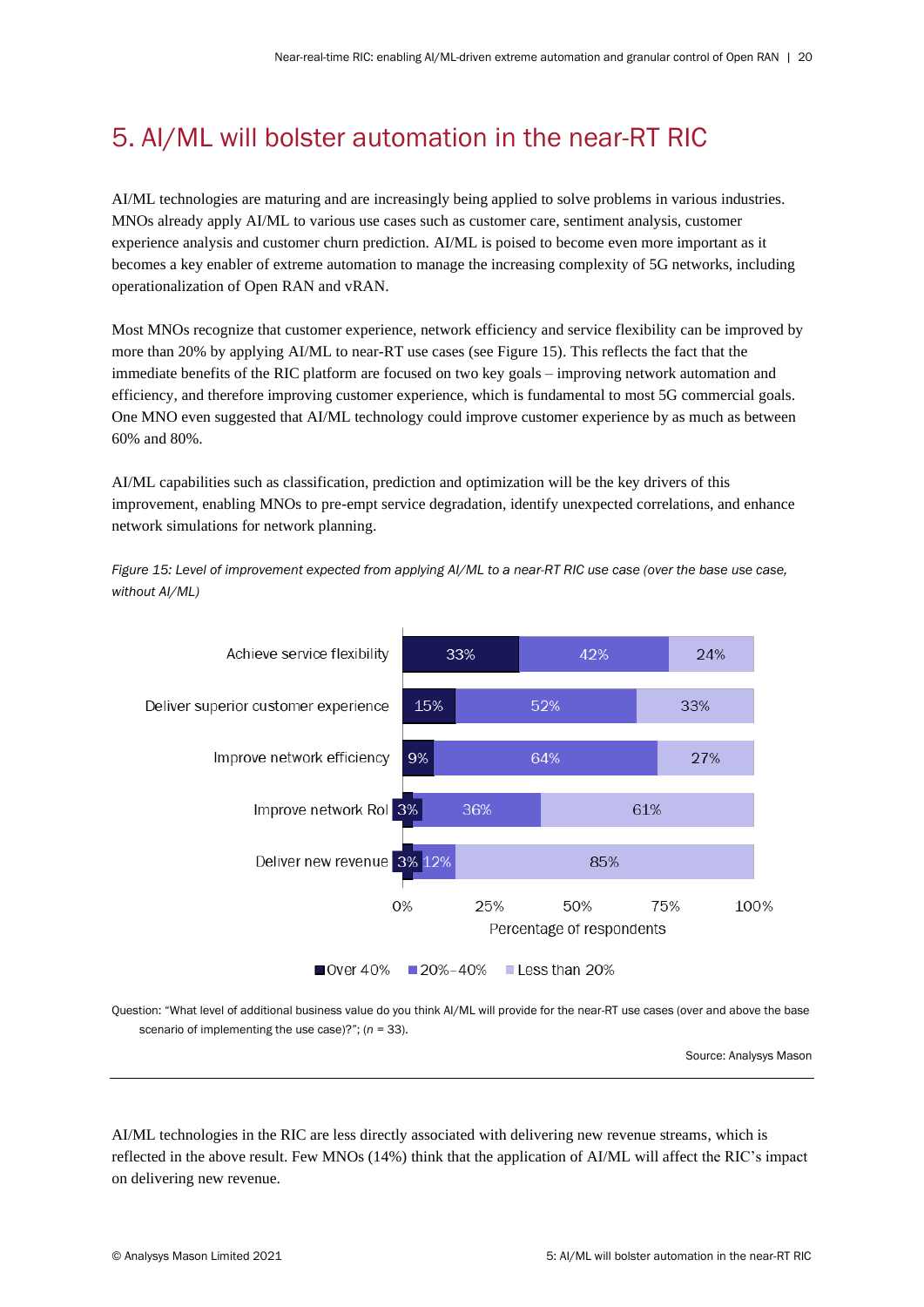Almost a quarter of MNOs in our survey recognized AI/ML to be essential for the near-RT RIC use cases (see [Figure 16\)](#page-23-0). Meanwhile, because the technology is new, half the MNOs are still evaluating AI/ML for the use cases. Furthermore, Analysys Mason research supports the idea that AI/ML will become increasingly essential to taking advantage of the volume of data generated by the RAN, and by opening the RIC platform, vendors and MNOs may be able to identify use cases that they have not yet imagined. Only two MNOs responded that AI/ML was not important in this regard and that they did not plan to implement AI/ML for the near-RT RIC, but it is likely both will turn out to be late adopters.

<span id="page-23-0"></span>![](_page_23_Figure_2.jpeg)

![](_page_23_Figure_3.jpeg)

Question: "How do you see the role of AI/ML to implement Near Real Time use cases?"; (*n* = 35).

Source: Analysys Mason

All the benefits that an automated, predictive RAN can deliver for customer experience and the MNO's commercial success are enhanced using AI/ML in RAN operations. AT&T's CTO recently said that integrating AI into RAN control was the primary method to derive commercial benefits from Open RAN.<sup>6</sup>

## 5.1 Architectural considerations for AI/ML in the RIC

AI/ML capabilities can be implemented in an Open RAN environment in many ways and MNOs are evaluating multiple options. However, most MNOs have a broad idea of how they will implement AI/ML within the RIC (see [Figure 17\)](#page-24-0).

<sup>6</sup> [https://www.telecomtv.com/content/open-ran-summit/the-impact-of-open-ran-on-the-telecoms-ecosystem-40208/.](https://www.telecomtv.com/content/open-ran-summit/the-impact-of-open-ran-on-the-telecoms-ecosystem-40208/)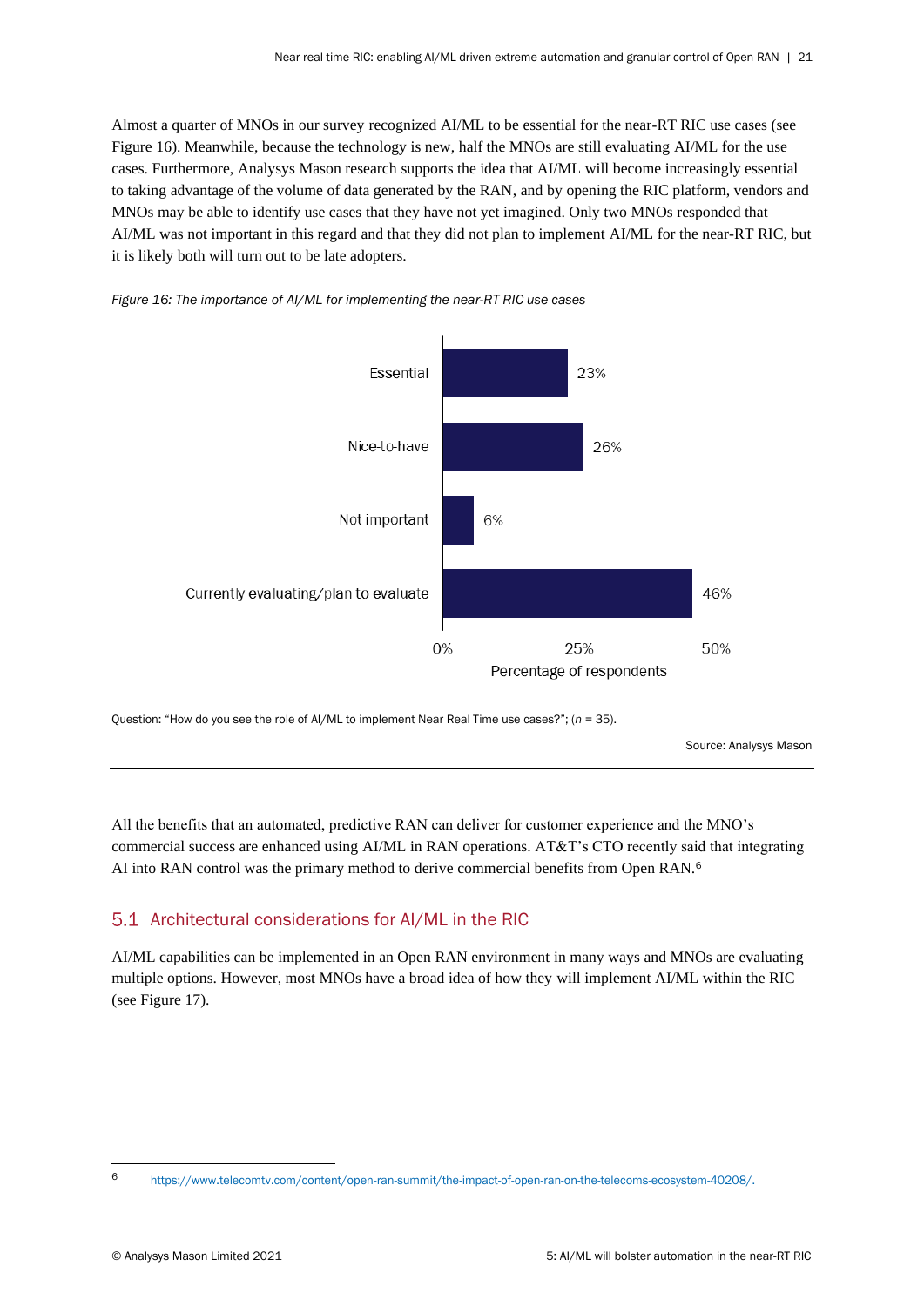![](_page_24_Figure_1.jpeg)

6%

10%

20%

Percentage of respondents

30%

40%

0%

#### <span id="page-24-0"></span>*Figure 17: MNOs' approaches to applying AI/ML within the RIC platform*

Question: "Where do you intend to apply AI/ML in the RIC?"; (*n* = 35).

Don't intend to use ML/AI

Source: Analysys Mason

50%

A third of MNOs selected a common platform approach in which AI/ML capabilities will be reused across the near-RT and non-RT RIC. This is the most broad and flexible approach, and is in line with the move away from specialized, siloed network analytics towards a common platform that supports an ever-changing variety of capabilities, applications, and behaviors. Similarly, just under a third selected a hierarchical approach with common capabilities applied across the RIC platform and separate, more granular capabilities across the rApps and xApps.

Alternatively, a third of MNOs opted for specialized AI/ML capabilities, with specific features embedded within the near-RT and non-RT RIC, or even embedded within individual xApps and rApps. This would limit the ability to view and control all network functions in a holistic way and make it harder to extend the capabilities in future.

### MNOs are prioritizing the use of AI/ML for network optimization use cases

As with the implementation of the RIC overall, the focus is clearly on delivering the best customer experience over a range of applications. 60% of MNOs are prioritizing AI/ML to better manage RAN resources ensuring that the network delivers a superior QoS (see Figure 18). Other top use cases all relate to enhancing different enablers of QoE, such as real-time video, massive MIMO optimization, and dynamic spectrum sharing.

There are some differences of emphasis in terms of AI/ML support, compared to the use case priorities for the RIC overall (see [Figure 11\)](#page-18-0). Given the complexity of some of these use cases, such as massive MIMO, MNOs will certainly prioritize the use of AI/ML in the future when both Open RAN and the RIC are more mature and have been applied at scale. This result shows that MNOs recognize that the radio QoS is the use case where AI/ML may have the greatest immediate effect.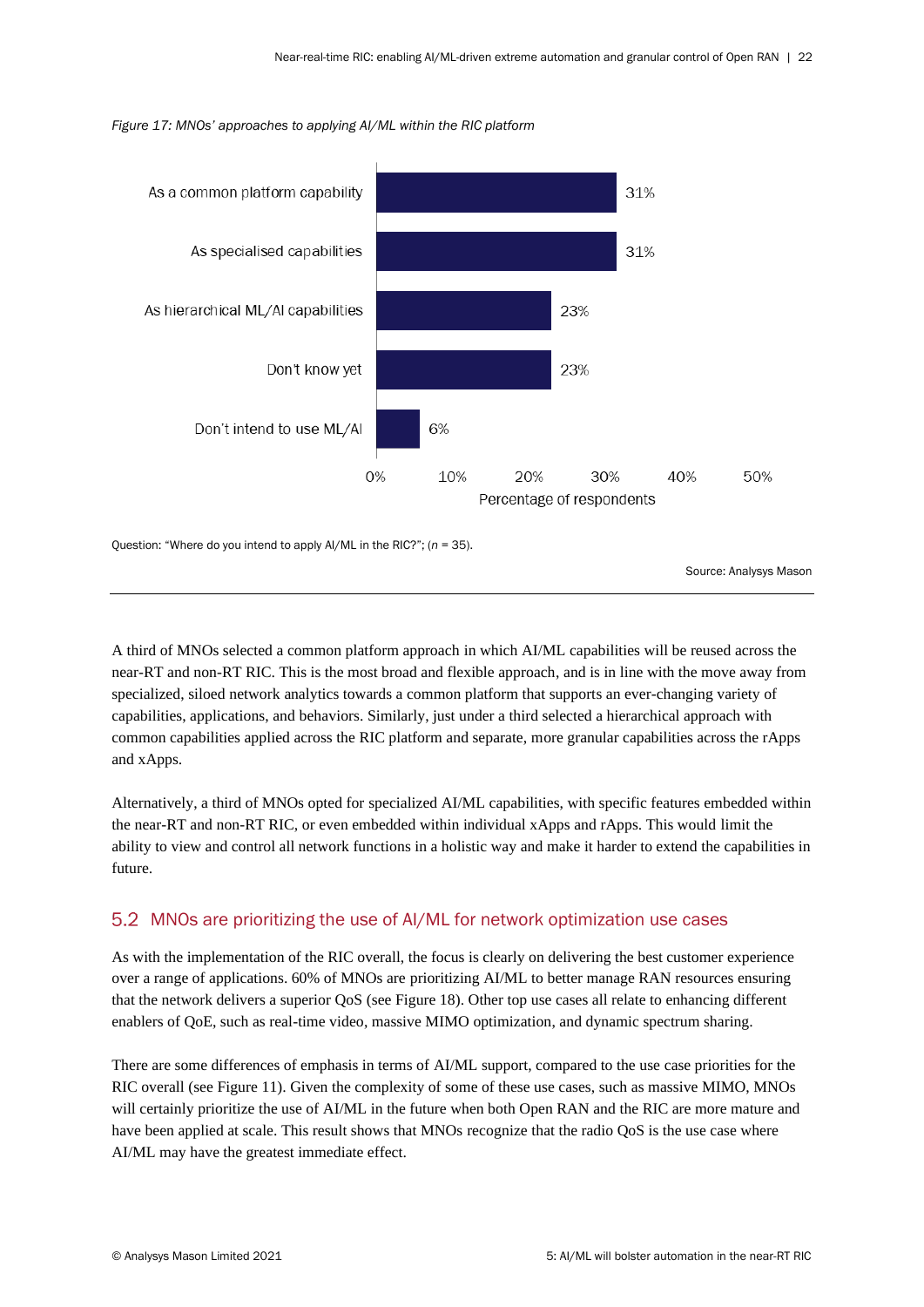<span id="page-25-0"></span>![](_page_25_Figure_1.jpeg)

![](_page_25_Figure_2.jpeg)

Question: "Which of these Near Real Time use cases do you plan to apply AI/ML technology to?"' (*n* = 35) [multiple choice].

Source: Analysys Mason

#### *Extent of application of AI/ML in near-RT RIC*

MNOs appear to have aligned their plans to implement AI/ML to coincide with the deployment timelines for near-RT. 91% of MNOs that are planning to deploy the near-RT RIC during 2021–2023 expect to also implement AI/ML in some of their use cases within the same period (see Figure 19). These are the ambitious MNOs with early first deployments of the near-RT RIC during 2021–2023, but the trend continues until 2030. 96% of MNOs that are planning to deploy the near-RT RIC by 2026 foresee implementing AI/ML as well, and an equal number for all deployments by 2030. Analysys Mason's research suggests that AI/ML technology will be even more critical for use cases such as massive MIMO, which may include thousands of parameters to configure for optimization.

The plans and timescales to deploy the near-real time RIC are probably more concrete in MNOs' minds than for the application of AI/ML, suggesting that early adopters of the RIC may add AI/ML capabilities later. The first near-RT RIC deployments may only implement AI/ML in a small set of use cases; 73% of MNOs with plans to deploy the near-RT RIC by 2021–2023 may only implement AI/ML to 20% of use cases. MNOs will probably start slowly, and test and trial few AI/ML applications with prioritized use cases where they expect to see the most benefit from the technology. However, it is clear that as AI/ML applications are more broadly tried and tested, and the benefits become more apparent, MNOs foresee applying more AI/ML (see Figure 19). A third of MNOs expect to implement AI/ML in most of their use cases by 2026–2030.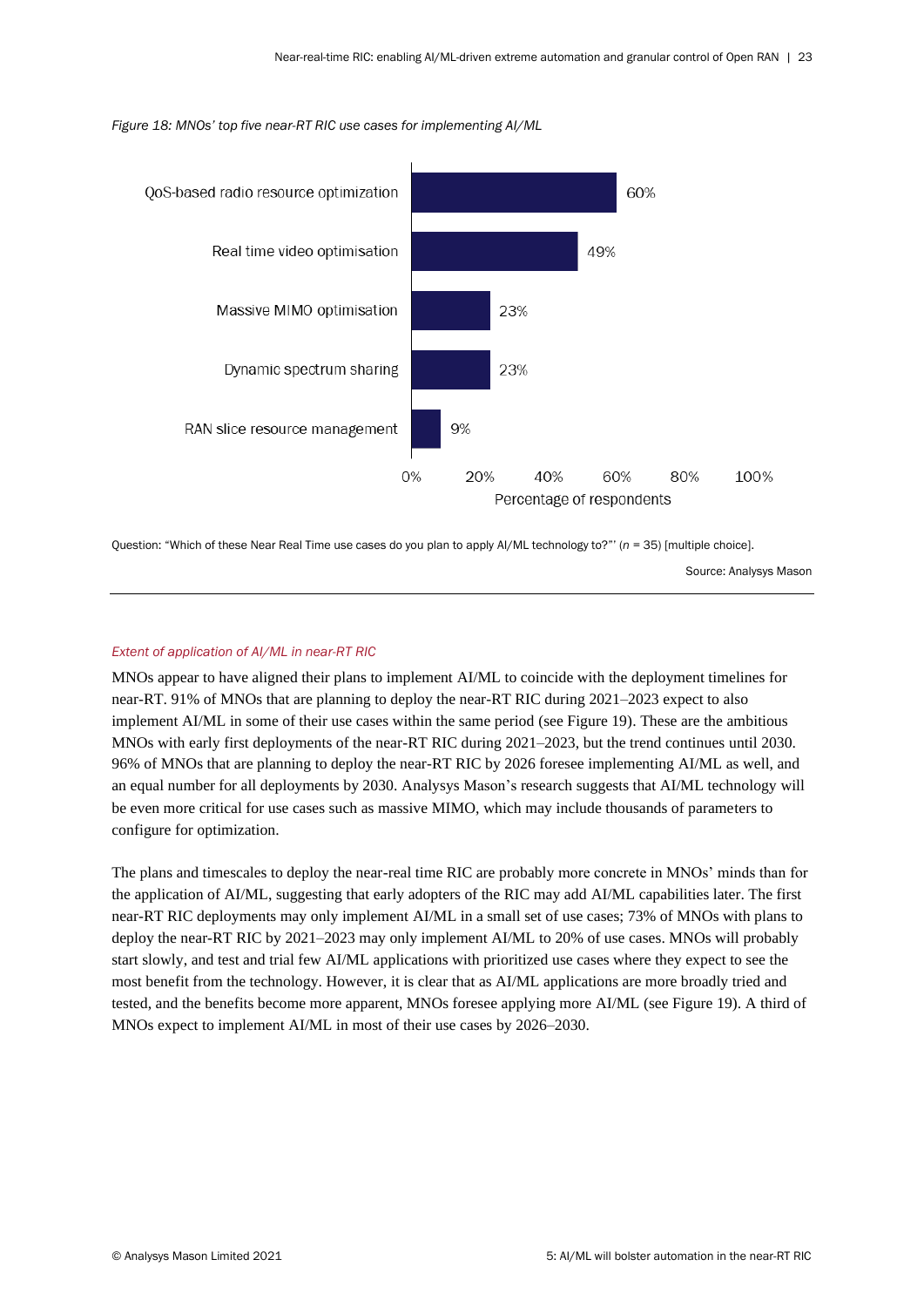<span id="page-26-0"></span>![](_page_26_Figure_1.jpeg)

![](_page_26_Figure_2.jpeg)

Question: "To what extent of use cases do you foresee applying AI/ML in the near-RT RIC?; (2021–2023: *n* = 11, 2024–2026: *n* = 22, 2026–2030: *n* = 29). Respondents that suggested no AI/ML implantation are not shown (that is, 9% during 2021–2023).

Source: Analysys Mason

In the following section, we discuss the value of ecosystems and explain the role of TIP's RIA subgroup in bringing the near RT RIC use cases to reality.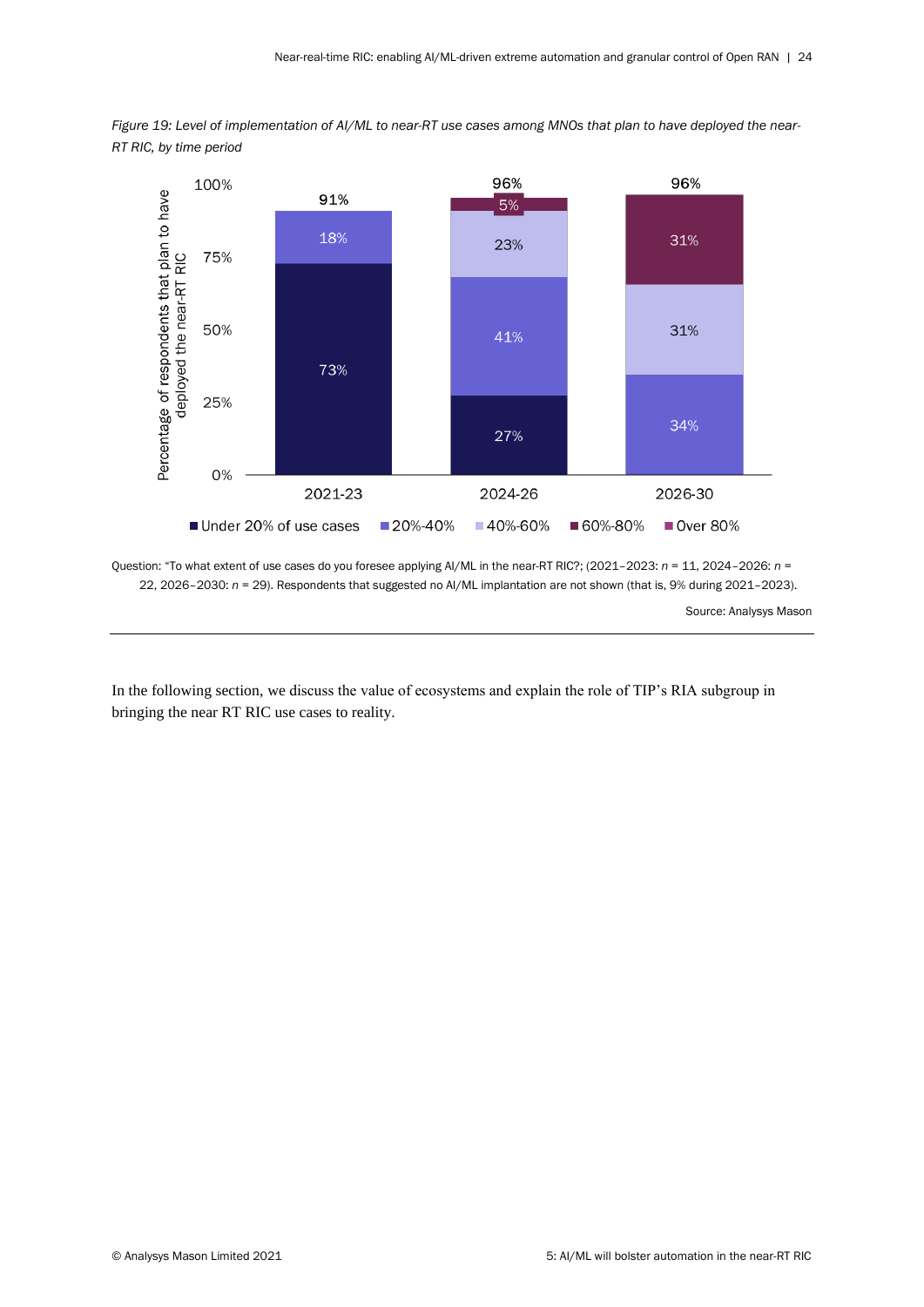# 6. Ecosystems can help to overcome the challenges of commercializing the RIC

Any new and disruptive technology comes with risks and uncertainties, and despite MNOs' enthusiasm about adopting the RIC, they are also aware of the challenges. Accounting for two thirds of the TCO of a mobile network and directly affecting the user experience, any disruption to the RAN carries a significant risk to an MNO's business.

Three-quarters of the MNOs selected the same three challenges as being the most severe, but no single challenge was selected by a clear majority of MNOs (see Figure 20). The complexity of deploying the near-RT RIC was commonly listed as the most severe challenge by 37% of MNOs. This complexity is a result of the new disaggregated RAN, which will be controlled and managed by a novel RIC architecture. Success will depend on the ease with which the near-RT RIC solutions can interwork with multi-vendor RAN components and deliver at least the same level of performance as existing RAN systems.

![](_page_27_Figure_4.jpeg)

<span id="page-27-0"></span>*Figure 20: The most severe challenges to deploying the near-RT RIC as selected by MNOs*

Question: "What do you believe will be the main challenges to deploy the RIC?"; (*n* = 35).

Other includes challenges that are relevant to systems integration include a lack of unified standards, lack of clarity on use cases, lack of backing from major vendors and a shortage in skills. No single challenge was selected by more than 10% of MNOs.

Source: Analysys Mason

Technology immaturity was chosen as the next most severe challenge by 23% of MNOs and reflects the fact that the industry is still in the early stages of developing a commercial grade near-RT RIC solution. Standardization efforts are progressing at a rapid pace with a high level of commitment from leading MNOs, telecoms software vendors, systems integrators, both established and new RAN vendors. The key stakeholders are confident that the technology will mature in the next 3 years, but they also accept that maintaining a high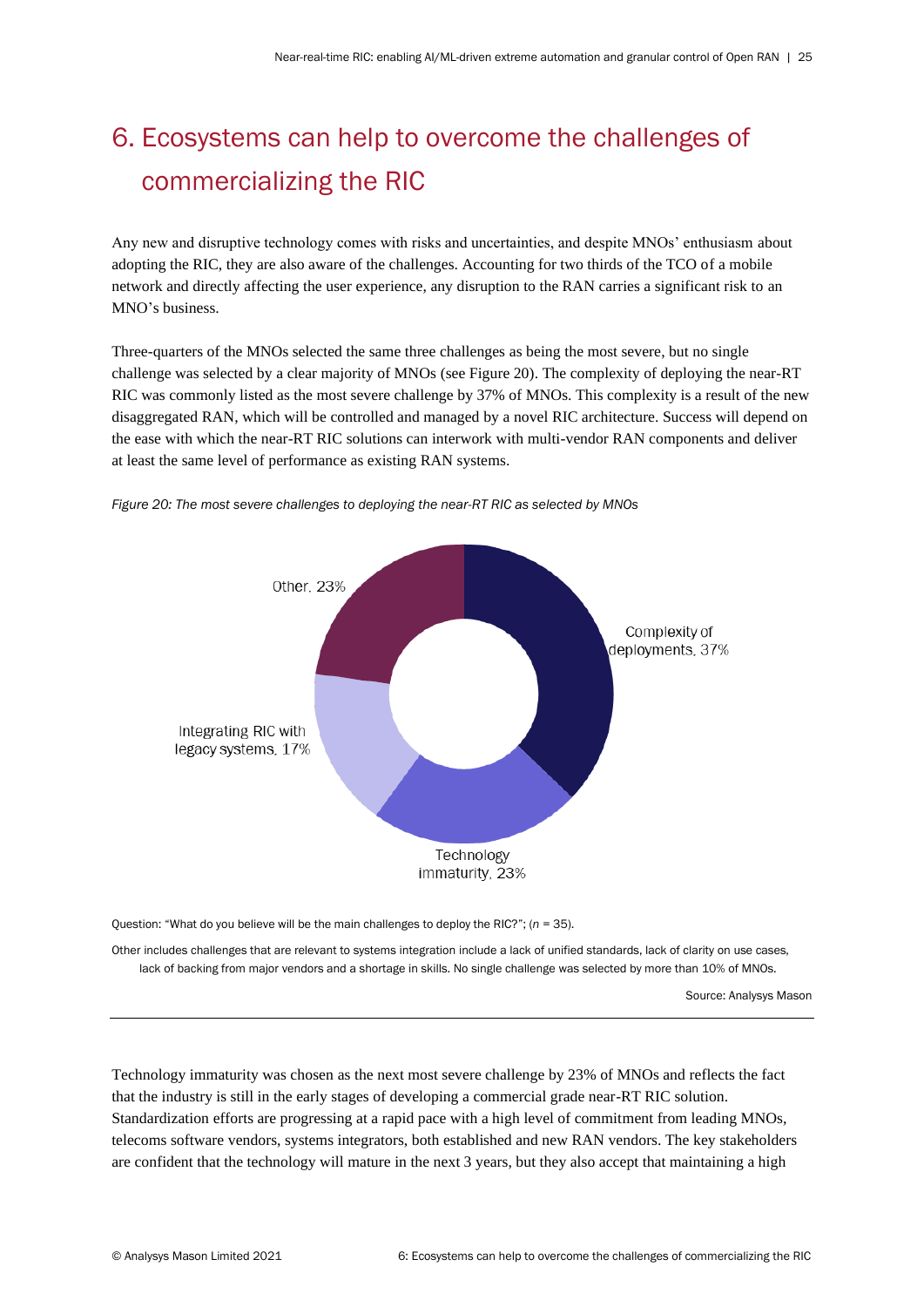level of interest during this period will require sustained investment and commitment from all the key industry players.

MNOs may have ranked other challenges less severe due to a generally high level of optimism and confidence that industry organizations such as TIP will be able to achieve consensus and progress in driving standardization, accelerating the deployment of use cases, and engaging the major vendors.

However, additional research also suggested that MNOs expect Open RAN to outperform the traditional RAN systems if these key challenges are overcome. MNOs expect that a well-engineered RIC in combination with AI/ML and xApps/rApps will not only compensate for any low performance of the RAN components but also deliver highly superior overall performance of Open RAN with fine-grain programmatic control and extreme automation that is not possible in current RAN systems. However, MNOs know that they cannot do it alone and that the industry will need deep collaboration among the key stakeholders.

A broad, co-operative ecosystem has a significant role to play in tackling these challenges and achieving the goals of Open RAN and RIC. Technology maturity, standards, use case development and commercialization will be most effectively achieved if all the stakeholders commit to working together. The more players that cooperate in this process, the more quickly unified, carrier-grade solutions will emerge, which will in turn give established and new vendors, and MNOs, the confidence to accelerate adoption. That will result in a wide variety of products, services and use cases to enhance the overall business case for MNOs and provide a wide choice of partners.

The ecosystem will also help to reduce complexity of deployment by ensuring that all elements are interoperable, which will reduce integration overheads. When stakeholders work together to run proof-ofconcept trials, testbeds and interoperability tests, deployment challenges are collectively addressed, and best practices are established to reduce risks and accelerate the implementation for all MNOs. Knowledge sharing, particularly with incumbent MNOs that have experience of deploying and operating networks, will be essential for open technologies to achieve scale quickly and address the whole spectrum of MNOs' requirements for 5G services.

TIP's RIA subgroup is engaging a range of Open RAN industry stakeholders, including MNOs, vendors, new entrants, and academic institutions, among others, to collaboratively develop Open RAN and overcome the above challenges. Furthermore, a broad and diverse ecosystem will be essential for accelerating innovation and deployment. Industry bodies such as the ONF, O-RAN and TIP are all driving open standards to accelerate the commercialization of the RIC. By opening the ecosystem to smaller, niche partners and start-ups, all stakeholders will benefit from accelerated innovation.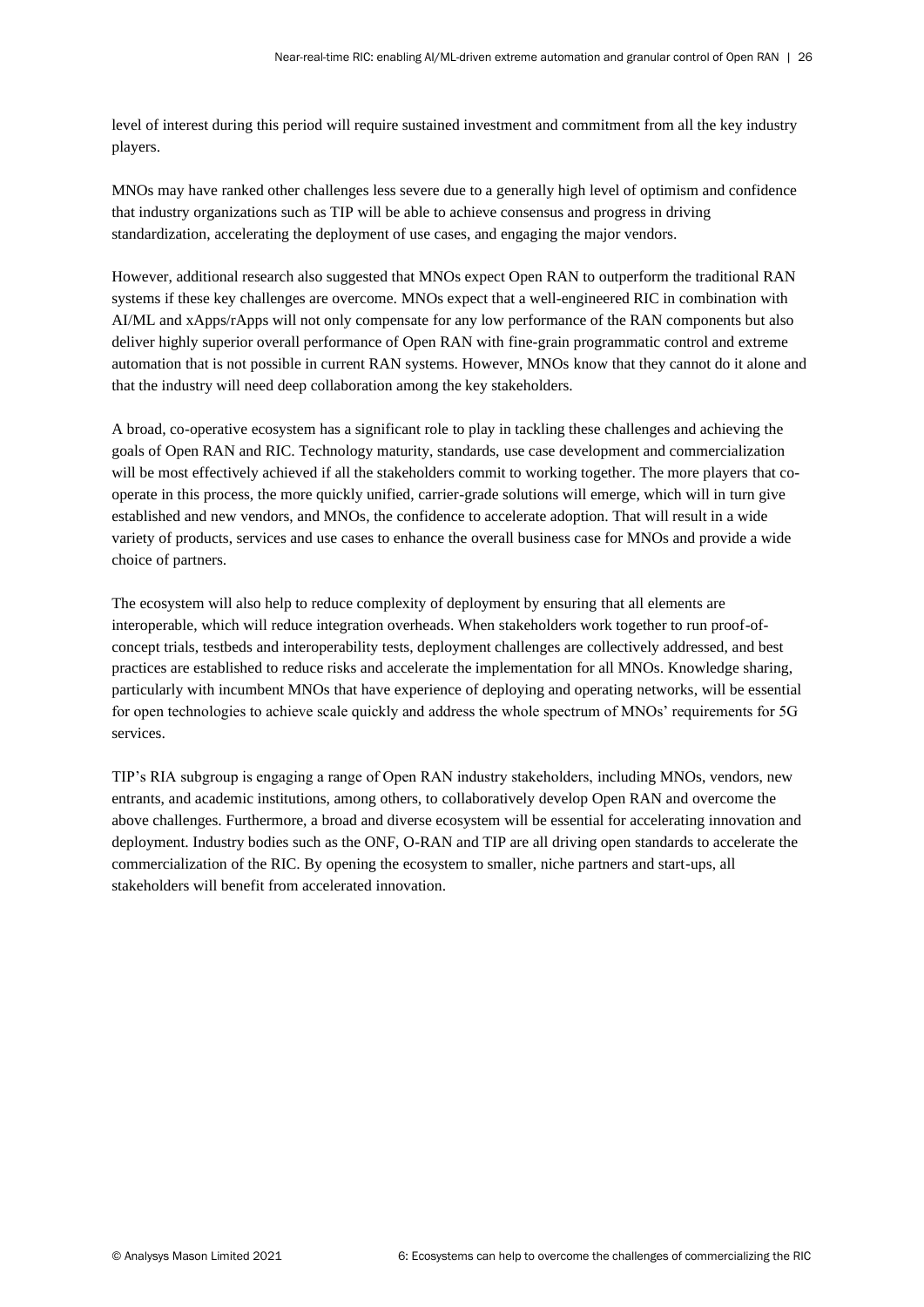## 7. Conclusions

- **MNOs are looking to Open RAN to take control of the 5G network** by transitioning away from the traditional single vendor RAN systems to a more flexible open network that allows them to deploy a 'bestof-breed' multi-vendor RAN that complies with open specifications. MNOs, including high-profile Tier 1s, are already engaging in Open RAN forums to define and standardize it because vRAN alone will not sufficiently diversify the supply chain. 46% of MNOs in our survey are already actively engaged with Open RAN and 40% are planning or evaluating it. The RIC is necessary to operationalize Open RAN, with 54% of MNOs planning to use it for some or all Open RAN use cases and 60% planning a deployment by 2026; no MNOs suggested that the RIC was not important for virtual or Open RANs.
- **Extreme automation of the Open RAN is essential** for MNOs to achieve the goal of significantly reducing the TCO of open 5G networks. This goal of TCO reduction was the most cited for deploying the RIC (37% of MNOs), and for deploying the near-RT RIC (40% of MNOs). MNOs believe that the new control and management architecture embodied by the RIC is going to be foundational for achieving the high levels of automation and for providing fine-grained, use-case-driven control and management of RAN resources. From the near-RT RIC perspective, MNOs are prioritizing real-time video and QoS-based optimization to deliver immediate benefits and set the stage for predictive and autonomous RAN in the future. The near-RT RIC use cases will be powered with AI/ML; more than two-thirds of MNOs expect improvements of over 20% in service flexibility, customer experience and network efficiency by implementing AI/ML. MNOs recognize that AI/ML will be critical for the near-RT RIC use cases; over 96% of them expect to implement AI/ML in some of the near-RT RIC use cases by 2026.
- **Ecosystem collaboration, control and governance is critical to accelerate the commercialization of near-RT RIC, and the broader Open RAN and RIC.** Interoperability is central to the challenges MNOs face to deploy the near-RT RIC, given the level of integration required for multi-vendor environments. For Open RAN and the near-RT RIC, deep ecosystem collaboration is necessary to define standards and commercialize use cases. The O-RAN Alliance, TIP and other bodies allow MNOs to partner with established and new vendors, developer communities and academic institutions, to define and proliferate the technology that will ultimately control the networks. The governance of the processes that underpin these efforts is essential to ensure that the near-RT RIC and the RIC in general is fit for purpose and delivers capabilities in a timely manner, which is critical to accelerate adoption and commercialization.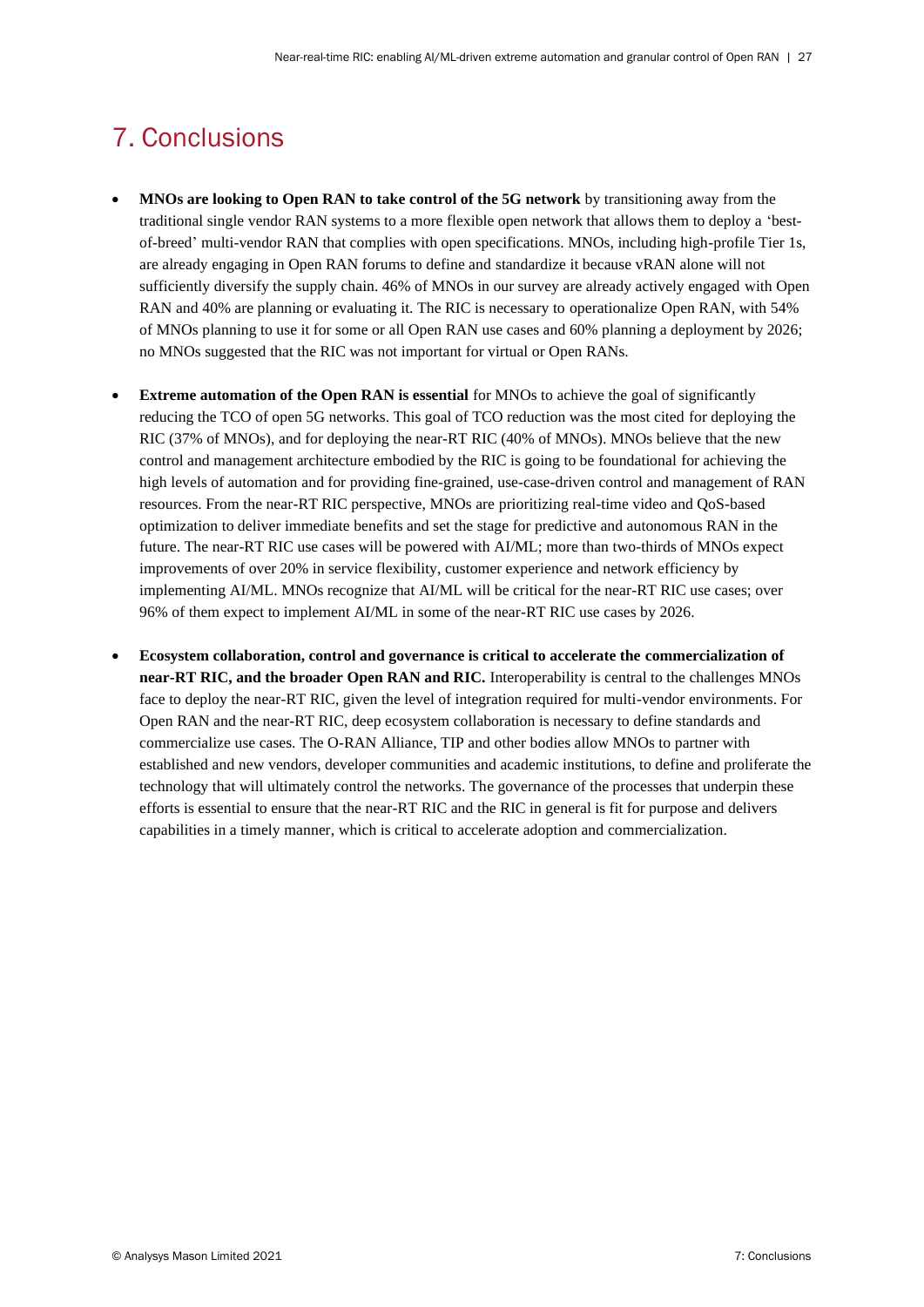## 8. About the authors

![](_page_30_Picture_2.jpeg)

**Anil Rao** (Research Director) is the lead analyst on network and service automation research that includes the *Network Automation and Orchestration*, *Automated Assurance* and *Service Design and Orchestration* research programmes, covering a broad range of topics on the existing and new-age operational systems that will power operators' digital transformations. His main areas of focus include service creation, provisioning, and service operations in NFV/SDN-based networks, 5G, IoT and edge clouds; the use of analytics, ML and AI to

increase operations efficiency and agility; and the broader imperatives around operations automation and zero touch networks. In addition to producing both quantitative and qualitative research for both programmes, Anil also works with clients on a range of consulting engagements such as strategy assessment and advisory, market sizing, competitive analysis and market positioning, and marketing support through thought leadership collateral.

![](_page_30_Picture_5.jpeg)

**Caroline Gabriel** (Research Director) leads Analysys Mason's *Operator Investment Strategies* programme, and leads many 5G-related research activities across multiple programmes. She is responsible for building and running Analysys Mason's unique research base of mobile and converged operators worldwide. She works directly with Analysys Mason's research clients to advise them on wireless network trends and market developments. She has been engaged in technology analysis, research, and consulting for 30 years, and has focused entirely on mobile

and wireless since 2002. Her focus is on critical issues and trends related to mobile and wireless infrastructure, particularly operator deployment intentions for 4G, 5G, cloud-RAN and other technologies.

![](_page_30_Picture_8.jpeg)

**Roberto Kompany** (Senior Analyst) is a member of Analysys Mason's Telecoms Software and Networks research team and is the lead analyst for the *Next-Generation Wireless Networks* programme focusing on strategy and market research. He is also a Cambridge Wireless Special Interest Group (SIG) mobile broadband champion. Prior to joining Analysys Mason, Roberto worked for Dixons Carphone, where he analyzed the effect on the business of shifts in the telecoms market – for example, in terms of mergers, operator KPIs and technology – in Europe

and the UK. Previous positions included consultancy, where he helped a variety of clients worldwide with mobile-related projects, such as a capex reduction and developing a 5-year strategy for an incumbent's wireless infrastructure.

![](_page_30_Picture_11.jpeg)

**Andrew Killeen** (Consultant) has worked with a wide range of clients worldwide, including network operators, vendors, and industry bodies. His work focuses on using market analysis, sizing and forecasting, and competitive benchmarking to inform clients' planning and strategy. His project experience has ranged from 5G and the internet of things to virtualization, cloud technologies and machine learning. Much of Andrew's work has used original, international research, including expert interviews and consumer and enterprise surveys.

This perspective was commissioned by the TIP RIA working group. Analysys Mason does not endorse the group's products, services, or market proposition.